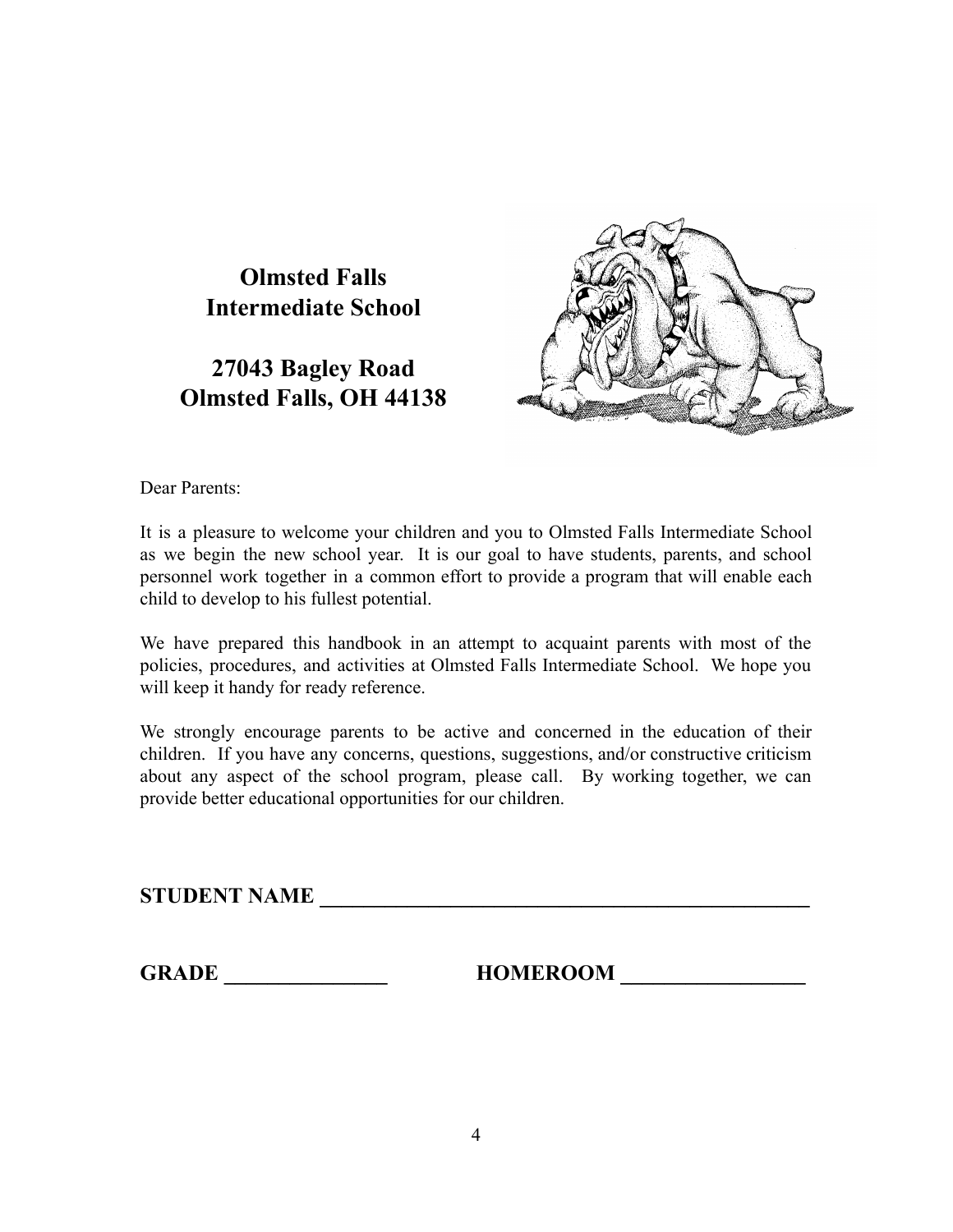#### **INTRODUCTION**

This handbook replaces all prior handbooks and other written material on the same subjects. This Handbook does not equate to an irrevocable contractual commitment to the student, but only reflects the current status of the Board's policies and the School's rules. If any of the policies or administrative guidelines referenced herein are revised, the language in the most current policy or administrative guideline prevails. Copies of current Board policies and administrative guidelines are available on the District's website.

#### **OLMSTED FALLS CITY SCHOOLS POLICIES:**

Policies can be accessed through the Olmsted City Schools District's website <https://go.boarddocs.com/oh/ofcs/Board.nsf/Public>

#### **BOARD OF EDUCATION MEMBERS**

Board President Mrs. Holly Neumann Board Vice President Mrs. Linda Parkowski Board Member Mrs. Cynthia Tomasch Board Member Mr. Phil Eckenrode Board Member Dr. Jodi DeMarco

#### **OLMSTED FALLS DISTRICT ADMINISTRATION**

Dr. James Lloyd, Superintendent Mr. Brett Robson, Treasurer/ Chief Financial Officer Mrs. Kelli Cogan, Assistant Superintendent Mr. James Tatman, Director of Human Resources Dr. Shannon Goss, Director of Student Services

## **OLMSTED FALLS INTERMEDIATE SCHOOL ADMINISTRATION**

Mr. Donald R. Svec, Building Principal Mrs. Amanda Schmid, School Counselor

#### **OLMSTED FALLS INTERMEDIATE SCHOOL PHILOSOPHY**

The function of this school is the development of intellectual growth through academic experiences and training.

It is recognized that development of intellectual growth is influenced by physical, emotional, moral, and social factors, which are primarily the responsibility of the child's home. The school and community share secondary responsibility for these factors.

The school curriculum shall provide a variety of opportunities and experiences that can result in individual personal growth that will help the child achieve a satisfactory place in society.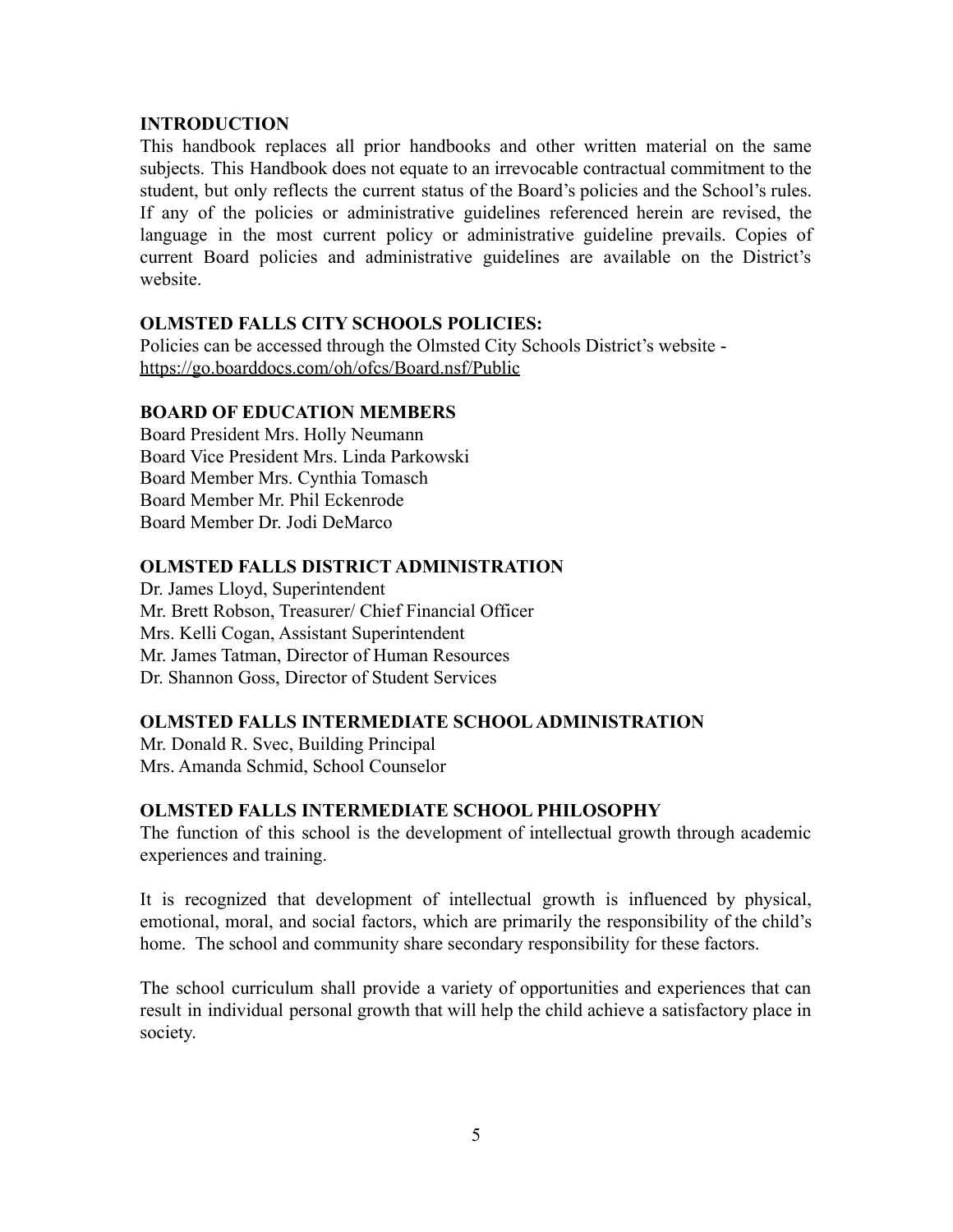# **ATTENDANCE**

Attendance is tracked in terms of hours and minutes of lost time instruction. This time is calculated based upon the time in / time out entries for a student during the school day. The following are the only reasons for being absent as defined by law and adopted by this Board:

- A. Personal illness (a written physician's statement verifying the illness may be required after reaching excessive absence thresholds of 38 hours in a month or 65 hours in a year)
- B. Illness in the family necessitates the presence of the child at home.
- C. Quarantine of the home.
- D. Death in the family.
- E. Necessary work at home due to absence or incapacity of  $parent(s)/quantian(s)$ .
- F. Out of state travel (up to a maximum twenty four (24) hours per school year that the student's school is open for instruction) to participate in a District approved enrichment or extracurricular activity
- G. Observance of religious holidays.
- H. Emergency or other set of circumstances in which the judgment of the Superintendent/designee constitutes a good and sufficient cause for absence from school.
- I. Medically necessary leave for a pregnant student in accordance with [Policy 5751](http://go.boarddocs.com/oh/ofcs/Board.nsf/goto?open&id=ATQJND49FA59)
- J. Service as a precinct officer at a primary, special or general election in accordance with the program set forth in Policy 5725

The following absences are considered excused but are not described in board policy:

- A. College visitation. (The approving authority may require verification of the date and time of the visitation by the college, university, or technical college.)
- B. Out of school suspension as assigned by appropriate administration.
- C. Superintendent/designee discretion.

Attendance need not always be within the school facilities, but a student will be considered to be in attendance if present at any place where school is in session by authority of the Board.

**HB 410 Attendance Guidelines** (Ohio Department of Education) [House Bill 410 Requirements](https://education.ohio.gov/getattachment/Topics/Chronic-Absenteeism/House-Bill-410-FAQ.pdf.aspx?lang=en-US)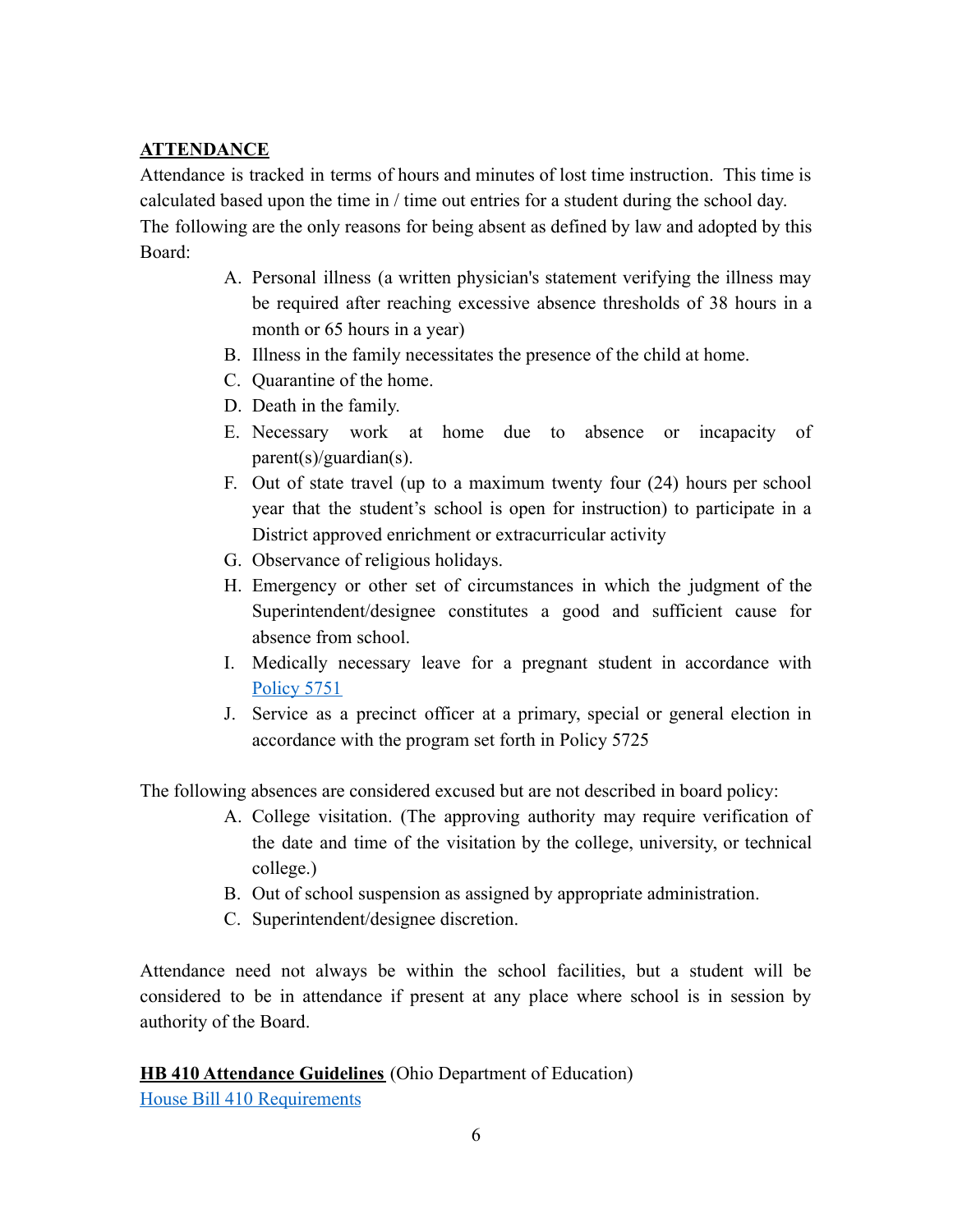**Excessive Absences** (Includes 'habitual truant absences below) School will notify parents within 7 days of meeting/exceeding these thresholds.

a. Absent 38 or more hours in one school month with or without a legitimate excuse; or

b. Absent 65 or more hours in one school year with or without a legitimate excuse.

**Habitual Truant** [ORC § 2151.011(18)] School will notify parent within 7 days of meeting/exceeding any of these thresholds

a. Absent 30 or more consecutive hours without a legitimate excuse;

b. Absent 42 or more hours in a month without a legitimate excuse;

c. Absent 72 or more hours in one school year without a legitimate excuse.

HB 410 creates a new process for youth who are missing school and become Habitual Truant.

- The school must notify the student's parent, guardian, or custodian that the student is missing school.
- After this notification, the school can start utilizing interventions with the student as laid out in school policy.
- If the student continues to miss school, the school must refer the student to an absence intervention team to create a specific intervention plan for that student and work with the student for 60 days. This team must include an administrator, an individual in the school who knows the child personally, the student, and the student's parent or guardian and can also include a school psychologist, counselor, social worker, and representatives of local public or nonprofit agencies that can provide services to the student.
- If the student does not comply with the plan or continues to miss school, they can be referred to the juvenile court to participate in a diversion program. If the program is not successful, then the student can be formally processed under truancy charges. However, formal filing in juvenile court must be a last resort.

#### **Medical Exemption:**

All absences (partial day and full day) backed by a physician or medical center note, are exempt from the consequences of HB410 Chronic Absence protocols. This includes any incidents where a student is sent home per the school clinic due to illness verified by the school clinic. Physician is defined as anyone in the medical community recognized as a physician for providing care. (i.e. medical, doctor, dentist, clinic, orthodontist,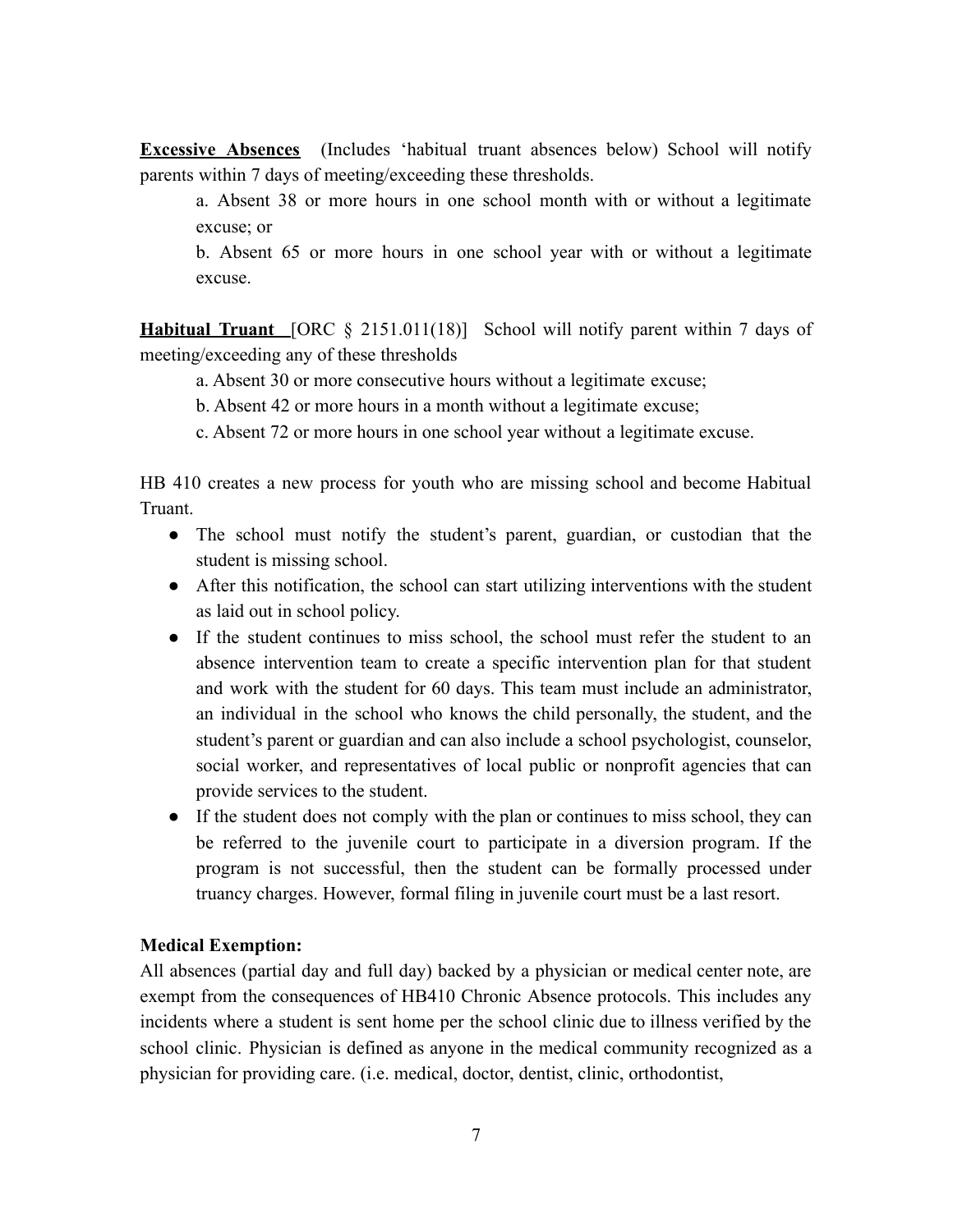optometrist, mental health treatment, allergist, therapist, ect.) Building administration also has discretion within the spirit of these examples.

[Please refer to Policy #5200 to read it in its entirety.](http://go.boarddocs.com/oh/ofcs/Board.nsf/goto?open&id=AVWKBH4F8C41)

## **ATTENDANCE PROTOCOL**

**Coding for Full Day Absence, Tardy and Leaving Early from School (any medical related instance should be accompanied with an official note supporting the reason):**

- **Full Day Absence:** Any student missing the **entire** scheduled school day will be assigned a Full Day Absence. The missed time will be recorded in hours and minutes. A full day instance will be recorded.
- **Tardy:** Any student entering the building after their **official** starting time will be considered tardy. Time missed will be based on the time entered in relation to the official starting time for the student. A Tardy instance will be recorded as well as lost time in hours and minutes.
- **Leaving Early (Early Dismissal):** Any student leaving the building prior to their **official** end of school day time, will be signed out accordingly. Time missed will be based on the time leaving vs the official ending time. Missed time will be captured in hours and minutes. A Left Early Instance will be recorded.
- *For the safety of students, those leaving prior to the end of the day must wait in the Main Office. Parents/guardians arriving to pick up a student prior to the end of the day should park along the sidewalk in front of the building and call the office at 440.427.6500. The student will then be sent out to meet their parent/guardian at the car.*

All student absences are unexcused in PowerSchool until changed to excused by the attendance secretary based upon parent contact. For HB410 medical exemption, a physician's note will be required : All attendance needs to be verified by 10:00 AM.

## **IMPORTANT TO KNOW ABOUT ATTENDANCE**

- A parent/guardian must call the Main Office Attendance Line (440) 427-6511 each and every day his/her student(s) will be absent from school no later than 10:00 am
- When calling the Attendance Line, The following information must be provided: Student name, reason for absence, and parent/guardian contact phone number.
- Students will be considered truant from school if parent/guardian contact is not received. In the event a parent/guardian neglects to notify the Main Office of an absence, a written note must be provided upon return to school. All written verification must be either given to the child's homeroom teacher or received in the Main Office immediately upon the student's arrival to school.
- Students who have appointments during the school day, including but not limited to court, dental, funeral, or medical, must provide written verification from a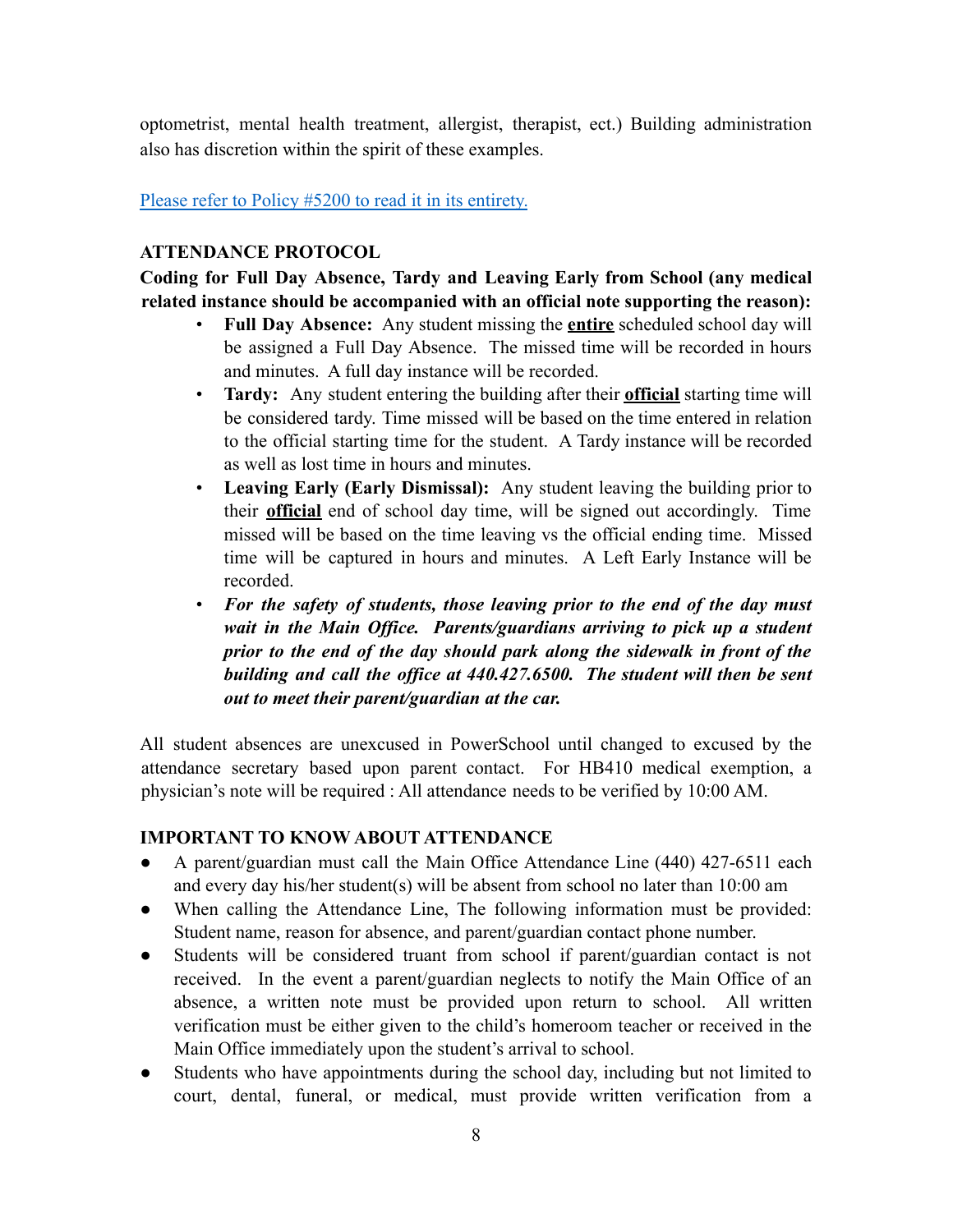parent/guardian to the child's homeroom teacher or to the Main Office immediately upon the student's arrival to school. Upon return to school from a court, dental, or medical appointment, students may be required to provide written verification from the health care provider and/or proper court documentation.

- Students with an unexcused absence or a suspension will be permitted to make up an assignment or test.
- Students have the responsibility to cover all absences with the Main Office. The burden of contacting the Main Office by phone rests with the parents/guardians.
- When returning to school after being absent, responsibility rests with the student to obtain and complete all make-up assignments from his/her teacher.
- Anytime during the school day that a student returns from an absence, he/she must bring a note to the Main Office before returning to class.
- Any student who arrives after the start of his/her first class must check in at the Main Office immediately upon arrival to school and obtain a pass to class.
- Any student participating in co/extra-curricular activities must arrive at school by no later than 10:30am in order to participate in practice or a game on that day. Failure to do so will result in denial of participation. Excused absences made in the Main Office in advance are permitted.
- Any student planning a college visit or participating in the Career Shadow Program will be permitted to miss school to visit the college/occupation of his/her choice. Parents should make a request in writing to his/her school counselor THREE (3) days prior to the intended visitation.
- Students absent due to extended hospitalization or serious illness are encouraged to contact the Guidance Office.
- Absence for vacation or travel must be approved in the Main Office PRIOR to the trip. A Student Vacation Travel and/or Planned Absence Form must be completed prior to the planned absence. These forms are available in the Main Office and on the district website. It is the responsibility of the student to complete all make-up and missed work due during the planned absence period. A student must make arrangements with his/her teachers as to when the make-up/missed work and assignments are due. Approval status (whether absences will be Excused or Unexcused) could change based on current attendance status at the time of the vacation. This would be communicated with school administrators and family.

[Please refer to Policy #5200 to read it in its entirety.](http://go.boarddocs.com/oh/ofcs/Board.nsf/goto?open&id=AVWKBH4F8C41)

## **TARDY TO SCHOOL**

Unless parent contact has been made with the Main Office, students arriving late to school are required to have a note from home giving an explanation for their tardiness. A note from home will not necessarily result in the tardy being excused. Such notes as, "Excuse John for being late," or "John missed the bus," or "The alarm clock didn't ring," or "There was a train," are not considered satisfactory excuses and will result in an unexcused tardy.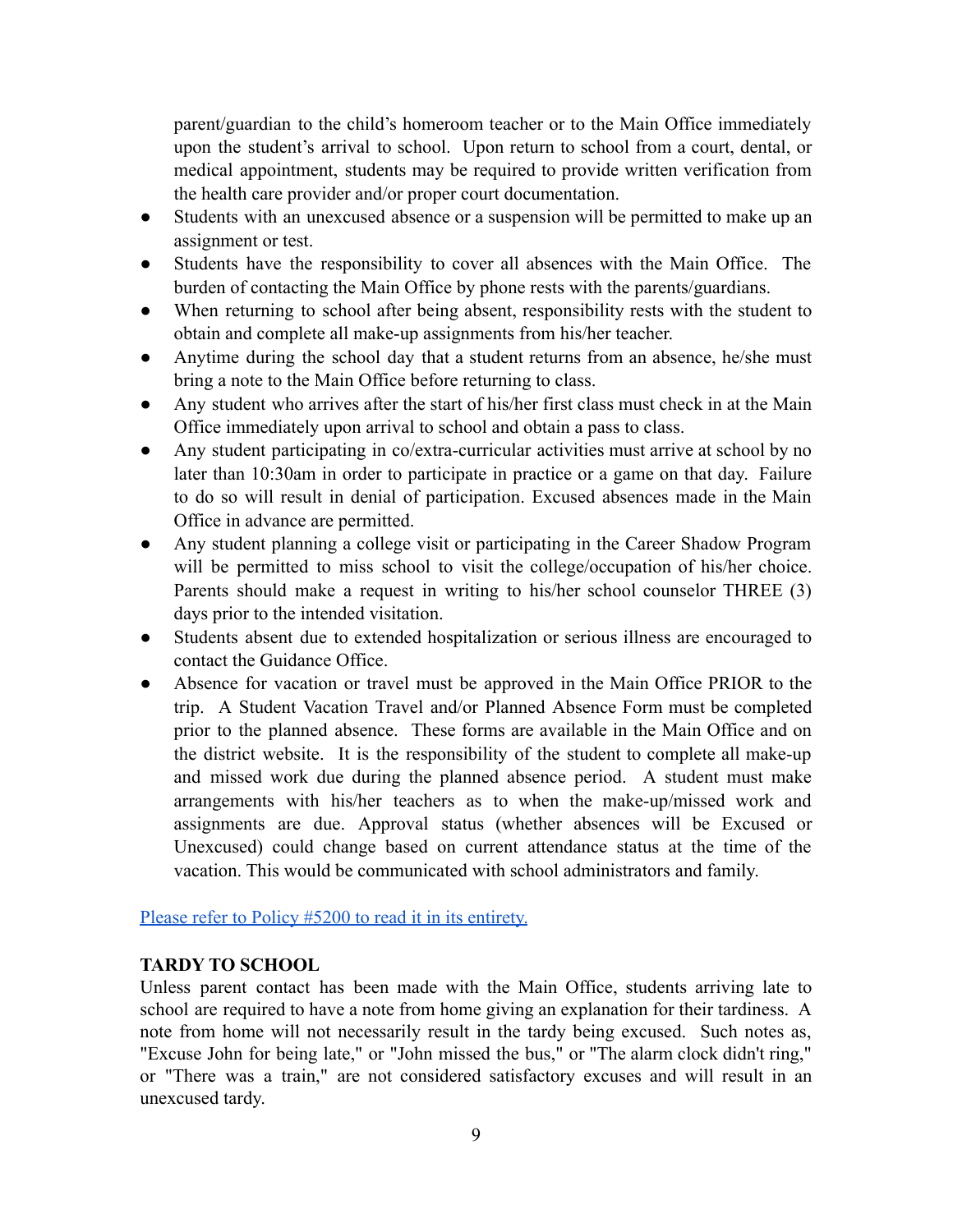Upon accumulating three unexcused tardies in one month, students will be issued a 40 minute lunch detention. A second set of three unexcused tardies will result in a second recess-lunch detention. Further tardiness will require parents to meet with school personnel. At such time, the reasons for tardiness will be discussed and an action plan will be developed.

#### **MAKE-UP WORK**

School work that is missed during an absence or tardiness is to be made up by the student. It is the responsibility of the student to ask for make-up work. Parents can arrange for student assignments to be sent home by making a request on the attendance line at the time that the student's absence is reported.

*We would prefer that you not request homework until your child is out of school for two consecutive days.*

When requesting homework, please leave your student's name, grade, and number on the attendance line at the time the student's absence is reported. Homework can be picked up in the main entrance lobby between 2:30-5:00. .

#### **RETURN TO SCHOOLAFTER ILLNESS: GENERAL GUIDELINES**

General guidelines for keeping children home from school due to illness can be accessed at <http://www.ofcs.net>

If your child is absent due to a communicable disease, please contact the school office as soon as possible. The student will need a doctor's note upon returning to school.

## **ANTI-HARASSMENT**

Harassment, intimidation, or bullying behavior by any student/school personnel in Olmsted Falls City School District is strictly prohibited, and such conduct may result in disciplinary action, including suspension and/or expulsion from school. "Harassment, intimidation, or bullying", in accordance with House Bill 116, means any aggressive behavior, intentional written, verbal, graphic or physical act including electronically transmitted acts (i.e., internet, cell phone, personal digital assistant (PDA), or wireless hand-held device), either overt or covert, by a student or group of students toward other students/school personnel with the intent to harass, intimidate, injure, threaten, ridicule, or humiliate. Such behaviors are prohibited on or immediately adjacent to school grounds, at any school-sponsored activity, on school provided transportation, or at any official school bus stop that a reasonable person under the circumstances should know will have the effect of:

> A. Causing mental or physical harm to the other student/school personnel including placing an individual in reasonable fear of physical harm and/or damaging of students' personal property; and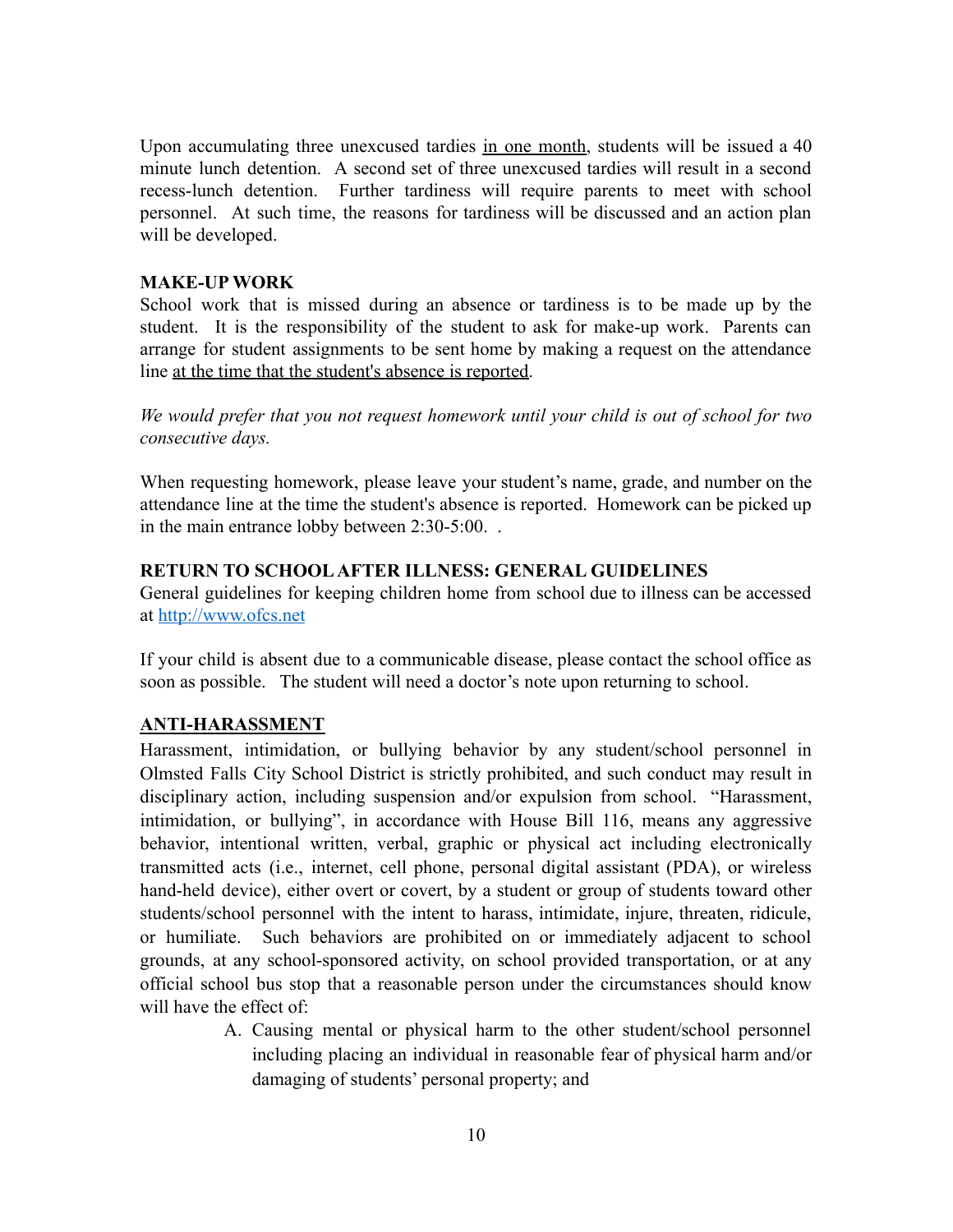B. Is sufficiently severe, persistent, or pervasive that it creates an intimidating, threatening, or abusive educational environment for the other student/school personnel.

#### **Definitions of terms:**

"Harassment, Intimidation, or Bullying" means any intentional written, verbal, graphic or physical act that a student or group of students exhibited toward another particular student more than once and the behavior both:

- A. Causes mental or physical harm to the other student, and
- B. Is sufficiently severe, persistent, or pervasive that it creates an intimidating, threatening, or abusive educational environment for the other student.

Aggressive behavior is defined as inappropriate conduct that is repeated enough, or serious enough to negatively impact a student's educational, physical, or emotional well-being. It would include, but not be limited to, such behaviors as stalking, bullying/cyberbullying, intimidating, menacing, coercion, name calling, taunting, making threats, and hazing.

"Harassment, Intimidating, or Bullying" also means cyberbullying through electronically transmitted acts (i.e., internet, e-mail, cellular telephone, personal digital assistance (PDA), or wireless hand-held device) that a student(s) or a group of students exhibits toward another particular student(s) more than once and the behavior:

- A. Causes mental or physical harm to the other student/school personnel; and
- B. Is sufficiently severe, persistent, or pervasive that it creates an intimidating, threatening, or abusive educational environment for the other student/school personnel.

No administrator, teacher, or other employee of the District shall encourage, permit, condone or tolerate any of these behaviors. No student, including leaders of student organizations, may plan, encourage or engage in any of these behaviors. Administrators, teachers and all other District employees are particularly alert to possible conditions, circumstances or events that might include these behaviors.

In evaluating whether conduct constitutes harassment, intimidation, or bullying, special attention should be paid to the words chosen or the actions taken, whether such conduct occurred in front of others or was communicated to others, how the perpetrator interacted with the victim, and the motivation, either admitted or appropriately inferred.

Any student or student's parent/guardian who believes s/he has been or is the victim of aggressive behavior should immediately report the situation to the building principal or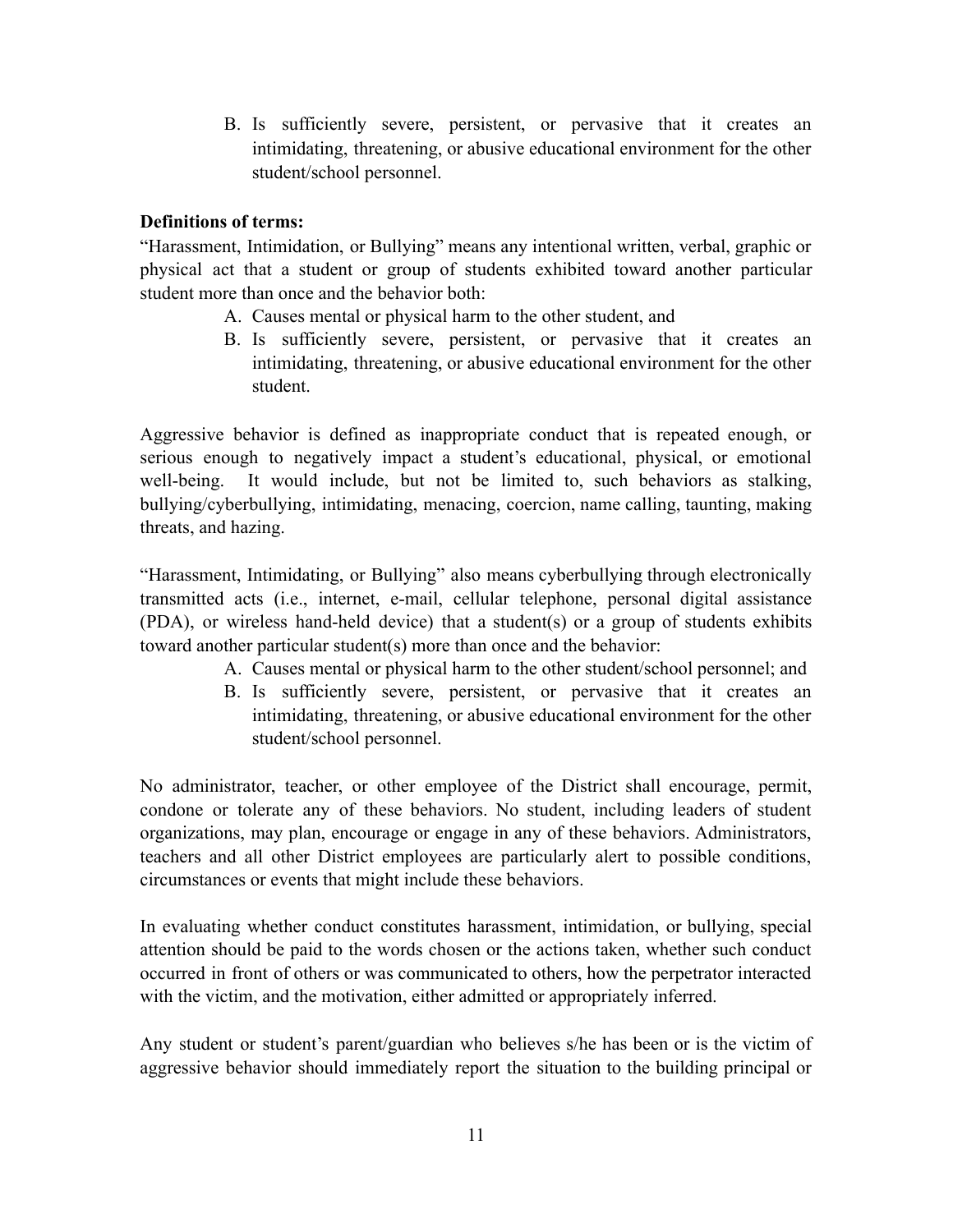assistant principal. The student may also report concerns to teachers and other school staff who will be responsible for notifying the appropriate administrator.

If any of these behaviors are discovered, involved students will be informed by the discovering District employee of the prohibition contained in this policy and are required to end the behavior(s) immediately. An investigation will result and shall include documentation of the event, response and strategy for protecting the victim. If the investigation finds an instance of hazing, harassment, intimidation, bullying, and/or sexual harassment, by an electronic act or otherwise, has occurred, it will result in prompt and appropriate remedial and/or disciplinary action.

If, during the investigation, the Principal or appropriate administrator believes the reported misconduct may have created a hostile learning environment and may have constituted unlawful discriminatory harassment, said will report the act of to one of the Anti-Harassment Compliance Officers so that it may be investigated in accordance with the procedures set forth in [Policy 5517.](http://go.boarddocs.com/oh/ofcs/Board.nsf/goto?open&id=BGVHTT4A1022)

The following individuals are to serve as "Anti-Harassment Compliance Officers" for the District:

| James Tatman                | <b>Shannon Goss</b>          |
|-----------------------------|------------------------------|
| Director of Human Resources | Director of Student Services |
| 440-427-6000                | 440-427-6000                 |
| 26937 Bagley Road           | 26937 Bagley Road            |
| Olmsted Falls, Ohio 44138   | Olmsted Falls, Ohio 44138    |
| itatman@ofcs.net            | sgoss@ofcs.net               |

A victim of sexual harassment has the right to file criminal and/or Title IX complaints simultaneously. A student does not need to wait until the Title IX investigation is completed before filing a criminal complaint for Civil Rights. The district respects dependent under Section 152 of the Internal Revenue Code), or otherwise required by law. Students or investigation or disciplinary action be pursued to address the alleged sexual violence which may limit the dures, please see [Board Policy #5517.02.](http://go.boarddocs.com/oh/ofcs/Board.nsf/goto?open&id=BGVHTU4A1031)

Retaliation against any person who reports or is thought to have reported or otherwise participates in an investigation/inquiry related to a complaint of hazing, harassment, intimidation, bullying, sexual harassment, and violence is prohibited. Deliberately making false reports about harassment, intimidation, and bullying and/or other aggressive behavior for the purpose of getting someone in trouble is similarly prohibited and will not be tolerated. Deliberately making false reports may result in disciplinary action.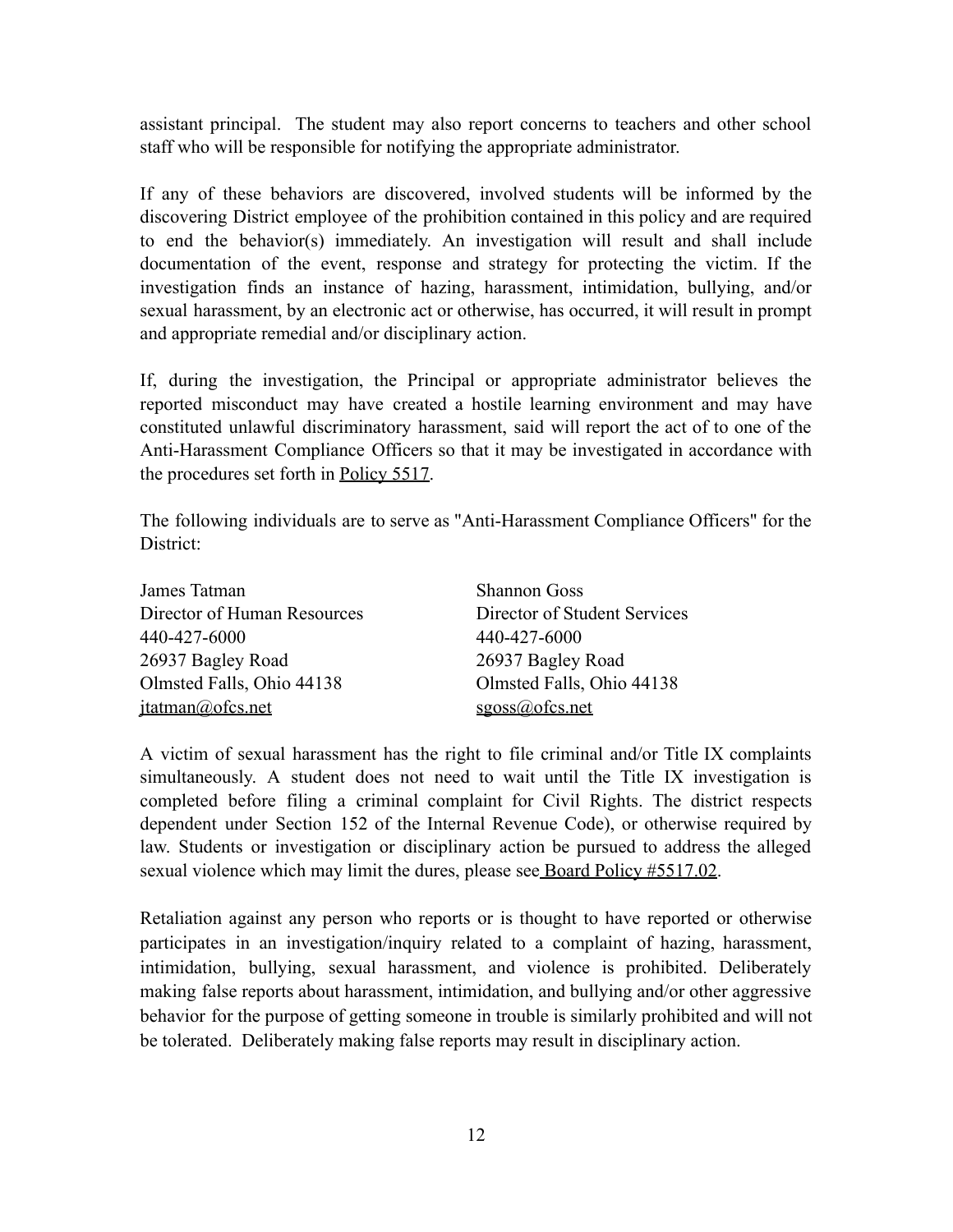A school-sponsored activity shall mean any activity conducted on or off school-property (including school buses and other school-related vehicles) that is sponsored, recognized, or authorized by the State Board of Education.

The student athlete may be denied participation in athletics for violation of this policy and may be subject to Code of Conduct violation

[Please refer to Policy #5517.01](http://go.boarddocs.com/oh/ofcs/Board.nsf/goto?open&id=ATQJMR49F9FB) and [#5517 for its](http://go.boarddocs.com/oh/ofcs/Board.nsf/goto?open&id=BGVHTT4A1022) entirety.

# **ANTI-HAZING**

Students shall not plan, encourage, or participate in any form of hazing. Hazing is defined as doing any act or coercing another, including the victim, to do any act of initiation into any organization that creates a risk of mental or physical harm. Permission, consent, or assumption of risk by an individual subjected to hazing does not lessen the prohibition contained in this policy. Violation may lead to suspension, recommendation for expulsion, and/or legal action as contained in ORC 2307.44

[Please refer to Policy #5516 to read in its entirety](http://go.boarddocs.com/oh/ofcs/Board.nsf/goto?open&id=ATQJMP49F9F1)

# **AUTOMATED PARENT COMMUNICATIONS: POWER ANNOUNCEMENT**

Olmsted Falls School District utilizes an automated communication system, called Power Announcement, to regularly and effectively communicate with parents via email, text and automated phone messages. Power Announcement is used at both the District and building levels to communicate with parents about school news and event information. Automated attendance calls are also made through Power Announcement. Additionally, the Power Announcement notification system is used, as needed, to communicate important information about building safety and security issues (i.e. evacuations, lock-downs).

Power Announcement is integrated within the existing PowerSchool Parent Portal. Parents have the ability to set their own communication preferences for various types of messages through the PowerSchool Parent Portal. Email and phone communications are automatically activated by default. **Parents must opt-in to begin receiving text messages.** To view and customize all parent communication settings, log in to the PowerSchool Parent Portal (**[https://psof.ohconnect.org/public\)](https://psof.ohconnect.org/public)** with your PowerSchool parent account information and click on the "Power Announcement" link located on the left-hand side of the screen. PowerSchool account information is provided to parents for each student enrolled in Olmsted Falls School District (grades PreK – 12). **Parents will need to set communication preferences separately for each student.**

For additional information on customizing your parent communication preferences, please visit **[www.ofcs.net](http://www.ofcs.net)** and click the PowerSchool link to access the "Power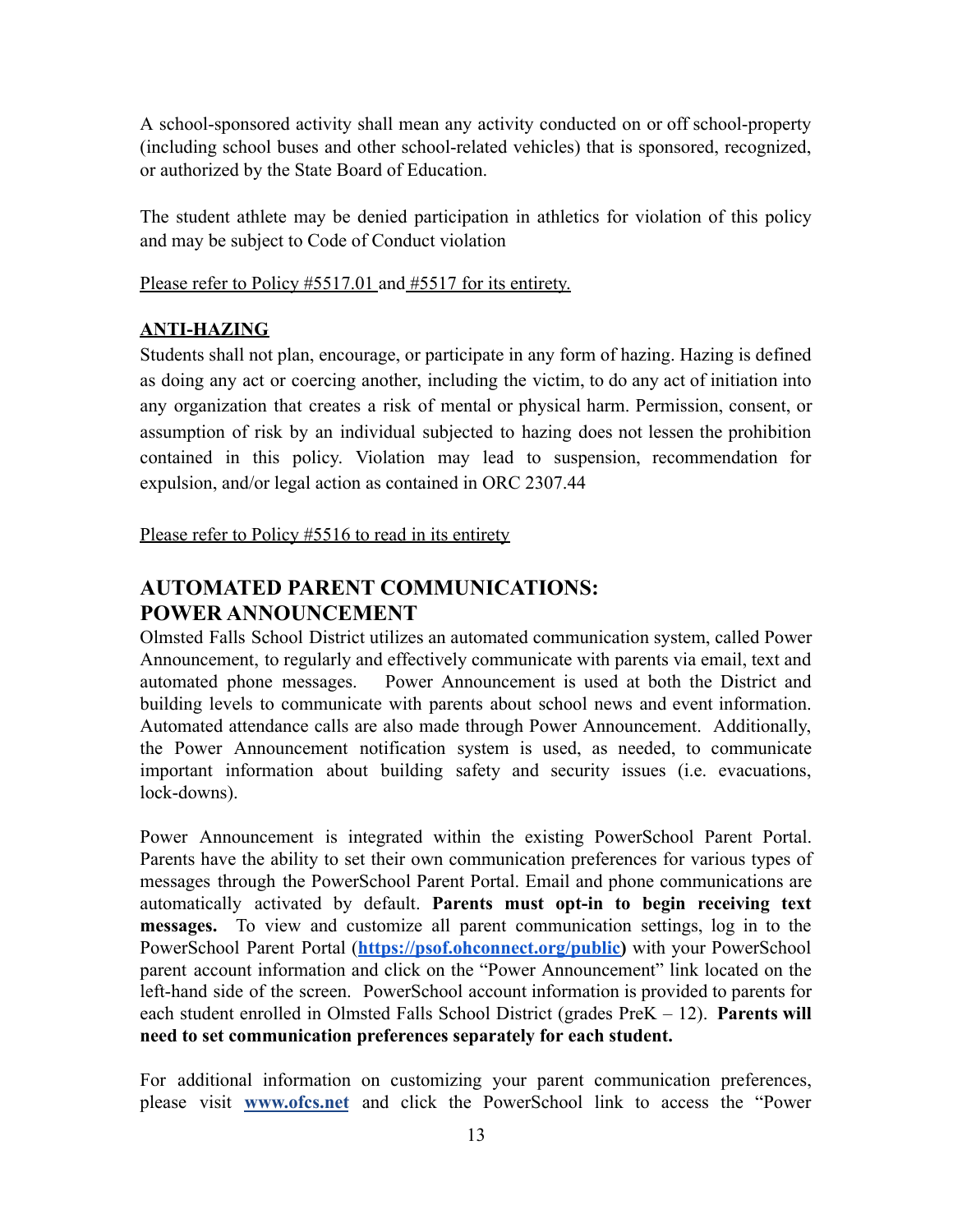Announcement Parent Guide." Parents may also contact your child's school building for assistance in setting parent communication preferences.

## **CHANGE OF ADDRESS**

Parents/Guardians are required to notify the office of any change of address or phone number. Proof of address must be provided.

## **CHILD ABUSE AND NEGLECT**

Ohio law requires that all school personnel report any suspected child abuse and/or neglect immediately. School personnel are immune from any civil or criminal liability that might be incurred or imposed as a result of such action. [\(ORC sec. 2151.421](http://codes.ohio.gov/orc/2151.421))

## **CHILDREN AND YOUTH IN FOSTER CARE**

Students who meet the Federal definition of "in foster care", including those who are awaiting foster care placement, will be provided a free appropriate public education (FAPE) in the same manner as all other students of the District.

[For additional information see Policy 5111.03.](http://go.boarddocs.com/oh/ofcs/Board.nsf/goto?open&id=B3HA8K6F52E3)

# **COMMUNICABLE DISEASES**

# **CONTROL OF CASUAL-CONTACT COMMUNICABLE DISEASES**

Because a school has a high concentration of people, it is necessary to take specific measures when the health or safety of the group is at risk. The School's professional staff may remove or isolate a student who has been ill or has been exposed to a communicable disease or highly transient pest, such as lice.

Specific communicable diseases include diphtheria, scarlet fever, strep infections, whooping cough, mumps, measles, rubella, and other conditions indicated by the Local and State Health Departments.

Any removal will be limited to the contagious period as specified in the School's administrative guidelines.

## **CONTROL OF NON CASUAL-CONTACT COMMUNICABLE DISEASES**

The School District has an obligation to protect staff and students from non casual-contact communicable diseases. When a non casual-contact communicable disease is suspected, the student's health will be reviewed by a panel of resource people, including the County Health Department. The School will protect the privacy of the person affected and those in contact with the affected person. Students and staff will be permitted to remain in school unless there is definitive evidence to warrant exclusion.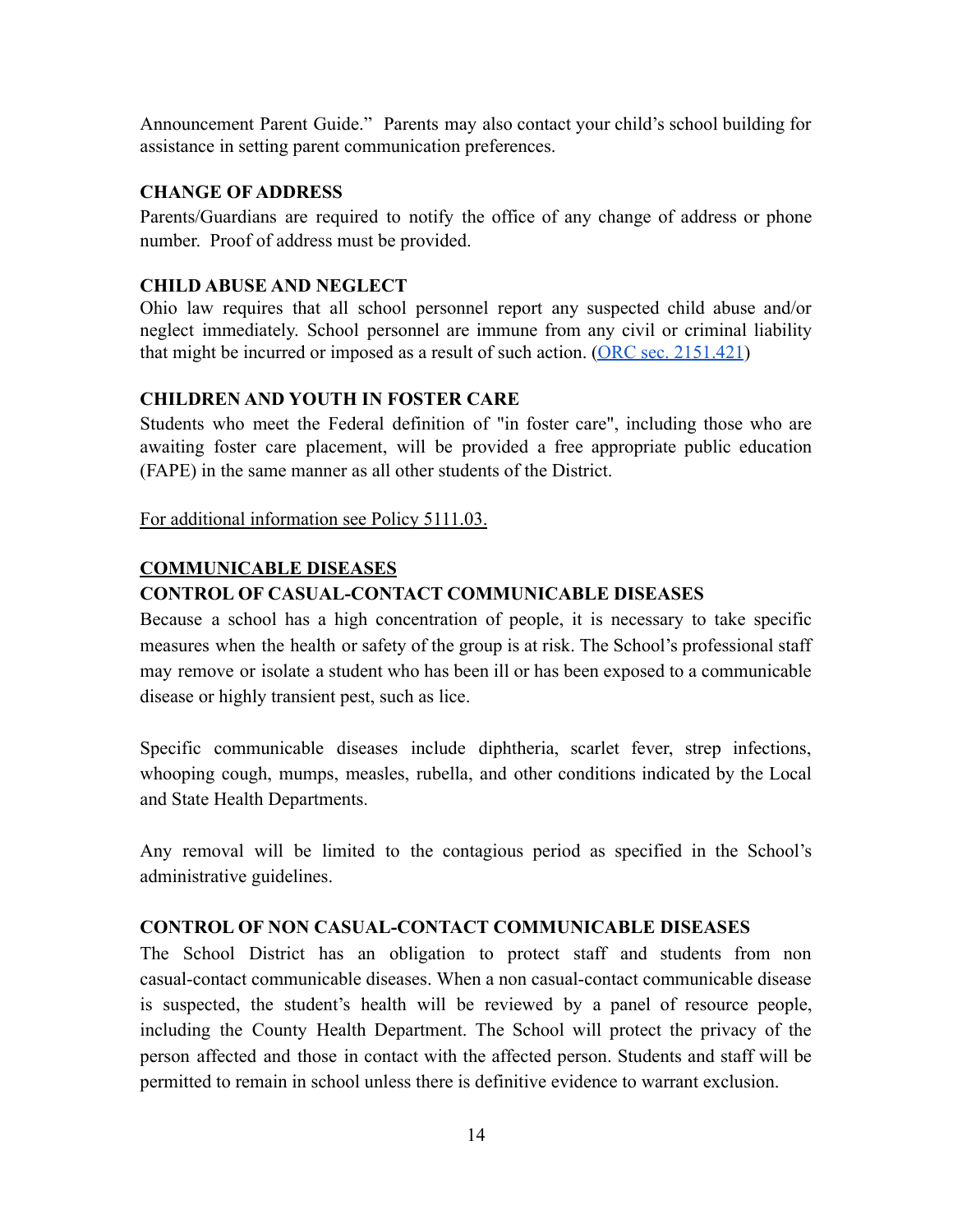Non Casual-contact communicable diseases include sexually transmitted diseases, AIDS, (ARC) AIDS Related Complex, HIV, Hepatitis B, and other diseases that may be specified by the State Board of Health.

As required by Federal law, parents will be requested to have their child's blood checked for HIV and HBV when the child bleeds at school and students or staff members are exposed to the blood. Any testing is subject to laws protecting confidentiality.

## **CONTROL OF BLOOD-BORNE PATHOGENS**

The School District seeks to provide a safe educational environment for students and take appropriate measures to protect those students who may be exposed to blood-borne pathogens in the school environment and/or during their participation in school-related activities. While the risks of students being exposed to blood-borne pathogens may be low, students must assume that all body fluids are potentially infectious and must take precaution to follow universal procedures in order to reduce such risks and minimize and/or prevent the potential for accidental infection.

Students may be exposed to blood-borne pathogens in situations, including, but not limited to the following:

- Engaging in activities with other students in the school environment (e.g., physical education class) where physical injuries or other actions that can cause bleeding or exposure to saliva and other body fluids may occur.
- Working with equipment in the school environment that can cause cuts or similar injuries that produce bleeding.
- Participating in extracurricular activities (i.e., athletic activities) where physical injuries or other actions that can cause bleeding may occur.

Whenever a student has contact with blood or other potentially infectious material, school will follow their guidelines and procedures for the reporting, evaluation, and follow-up to any and all incidents of student exposure.

Please refer to [Policy](http://go.boarddocs.com/oh/ofcs/Board.nsf/goto?open&id=ATQJRH49FC45) #8450 and [Administrative](http://go.boarddocs.com/oh/ofcs/Board.nsf/goto?open&id=ATQK3G4A0BF1) Guidelines #8450, [#8453,](http://go.boarddocs.com/oh/ofcs/Board.nsf/goto?open&id=ATQJRL49FC54) [#8453.02](http://go.boarddocs.com/oh/ofcs/Board.nsf/goto?open&id=ATQJRN49FC5D) to read it in its entirety.

#### **DIRECTORY INFORMATION/FERPA**

In keeping with the Ohio Revised Code Sec.3319.321, and the Family Education Rights and Privacy Act (FERPA), the school district follows the guidelines of the Family Educational Rights and Privacy Act (FERPA) regarding all student records.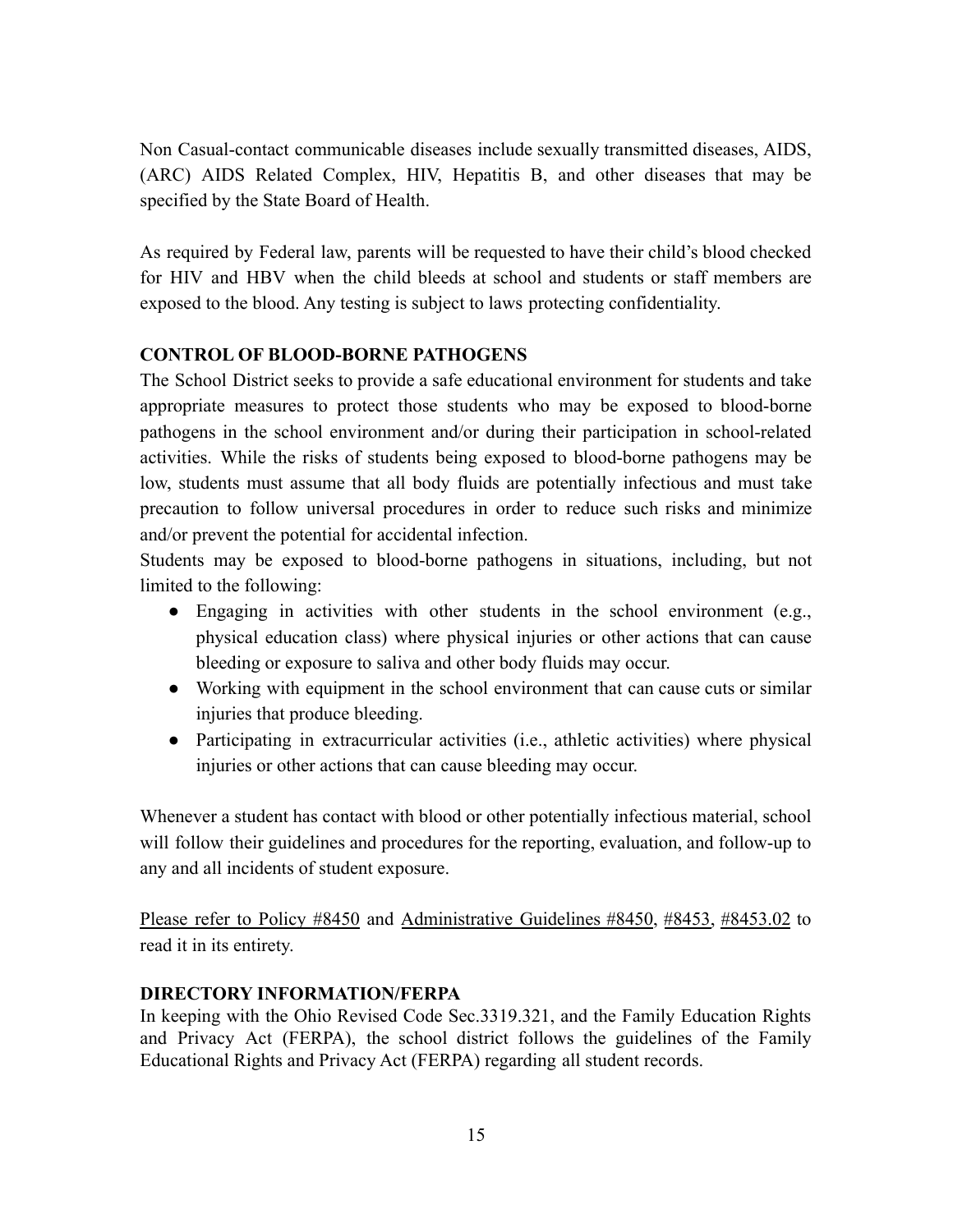Parents who do not want directory information for their child released to colleges, universities and military recruiters should contact the main office.

The Family Policy Compliance Office in the U.S. Department of Education administers both FERPA and PPRA. Parents and/or eligible students who believe their rights have been violated may file a complaint with:

Family Policy Compliance Office U.S. Department of Education 400 Maryland Avenue, SW 20202-4605 Washington, D.C. www.ed.gov/offices/OM/fpco

Informal inquiries may be sent to the Family Policy Compliance Office via the following email addresses: [FERPA@ED.Gov](mailto:FERPA@ED.Gov) and [PPRA@ED.Gov](mailto:PPRA@ED.Gov)

## **DRUG/ALCOHOL-FREE SCHOOLS**

[Please refer to Policy #5530 to read it in its entirety.](http://go.boarddocs.com/oh/ofcs/Board.nsf/goto?open&id=ATQJMU49FA08)

# **DUE PROCESS**

Due Process in the context of administrative proceedings carried out by school authorities does not mean that proceedings used in courts in juvenile proceedings must be followed exactly by school authorities when engaged in disciplinary proceedings. It does mean that clear, definite, and fundamentally fair rules of procedure must govern disciplinary actions taken by school authorities. According to O.R.C. 3313.66, a student must be given written notice of intent to suspend, with reasons for the intended suspension, and an opportunity to explain his/her behavior to the school administrator.

Due Process requirements are specified in Ohio Revised Code [3313.66](http://codes.ohio.gov/orc/3313.66) and Board [Policy](http://go.boarddocs.com/oh/ofcs/Board.nsf/goto?open&id=ATQJMH49F9D5) [5500](http://go.boarddocs.com/oh/ofcs/Board.nsf/goto?open&id=ATQJMH49F9D5), Student [Conduct,](http://go.boarddocs.com/oh/ofcs/Board.nsf/goto?open&id=BGVHTY4A106E) Due Process Rights and 5611. Detailed [information](http://go.boarddocs.com/oh/ofcs/Board.nsf/goto?open&id=BGVHTV4A103F) is in Board [Policy 5610, Emergency Removal, Suspension and Expulsion](http://go.boarddocs.com/oh/ofcs/Board.nsf/goto?open&id=BGVHTV4A103F) of Students.

## **EMERGENCY MEDICALAUTHORIZATION**

A complete Emergency Medical Authorization Form must be on file with the School in order for a student to participate in any activity off school grounds, including field trips, spectator trips, athletic and other extracurricular activities, and co-curricular activities. The Emergency Medical Authorization form is provided at the time of enrollment and at the beginning of each school year.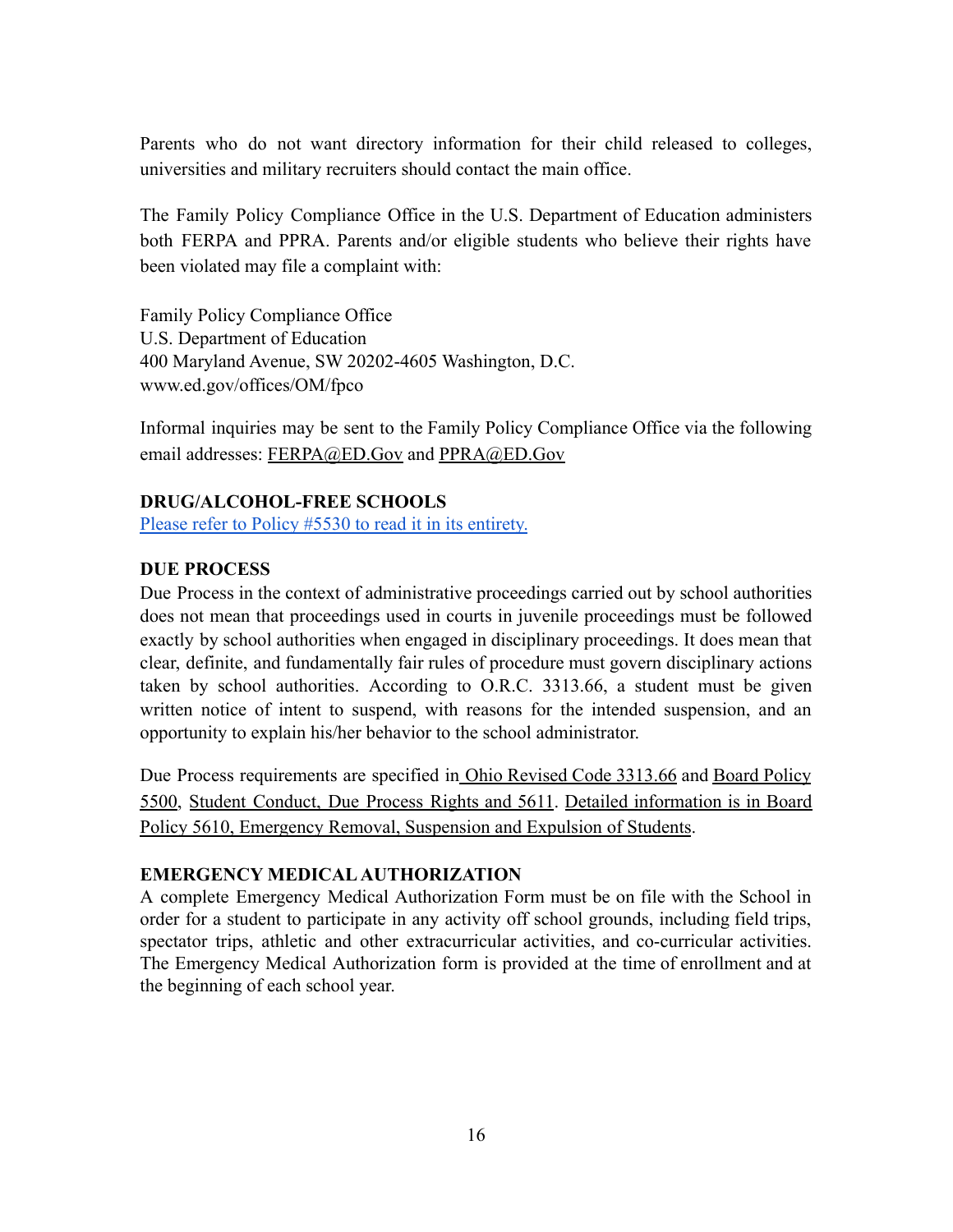## **EQUAL EDUCATION OPPORTUNITY / PROHIBITION AGAINST DISCRIMINATION**

This District provides an equal educational opportunity for all students. The Olmsted Falls City Schools District is committed to having an environment free from all discrimination, including harassment, intimidation, or bullying on the basis of race, color, national origin, sex (including sexual orientation and transgender identity), disability, age, religion, ancestry, or genetic information. The district prohibits harassment, intimidation, or bullying in the school environment, including all academic, extracurricular and school-sponsored activities. A student who violates this prohibition will be subject to the potential penalties set forth in the Code of Conduct Discipline section of this handbook.

A staff member, any student or s subjected to harassment, intimidation, or bullying on the basis of race, color, national origin, sex (including sexual orientation and transgender identity), disability, age, religion, ancestry, or genetic information may The District employee responsible for receiving and/or investigating reports of harassment are:

| James Tatman               | Kelli Cogan                     |
|----------------------------|---------------------------------|
| Director of Human Services | <b>Assistant Superintendent</b> |
| 440-427-6000               | 440-427-6000                    |
| 26937 Bagley Road          | 26937 Bagley Road               |
| Olmsted Falls, Ohio 44138  | Olmsted Falls, Ohio 44138       |
| <i>itatman@ofcs.net</i>    | $kogan(a)$ ofcs.net             |

Furthermore, Olmsted City Schools District complies with federal laws that prohibit discrimination in programs and activities receiving federal assistance. Title VI of the Civil Rights Act of 1964 prohibits Section 504 of the Rehabilitation Act of 1973 prohibits discrimination on the basis of handicap. Title IX of the Education Amendments of 1972 prohibits discrimination on the basis of sex. The Age Discrimination Act of 1975 prohibits discrimination on the basis of age. Olmsted City Schools District also complies with the Family Education Rights and Privacy An official school records. Inquiries regarding unlawful discrimination may be directed to the principal of the building or the district compliance officer.

#### [Please refer to Board Policy #2260 for its entirety.](http://go.boarddocs.com/oh/ofcs/Board.nsf/goto?open&id=BCHUQ87D1269)

#### **FAMILY RIGHTS AND PRIVACY**

Legislation provides that parents of students under 18 years of age, and students 18 years of age or older, have the right to review and question the records of the student within a reasonable time after making the request. If there are any questions as to the accuracy of the record of the student that cannot be solved informally, a hearing will be held concerning the questionable material. This also provides that a transcript cannot be sent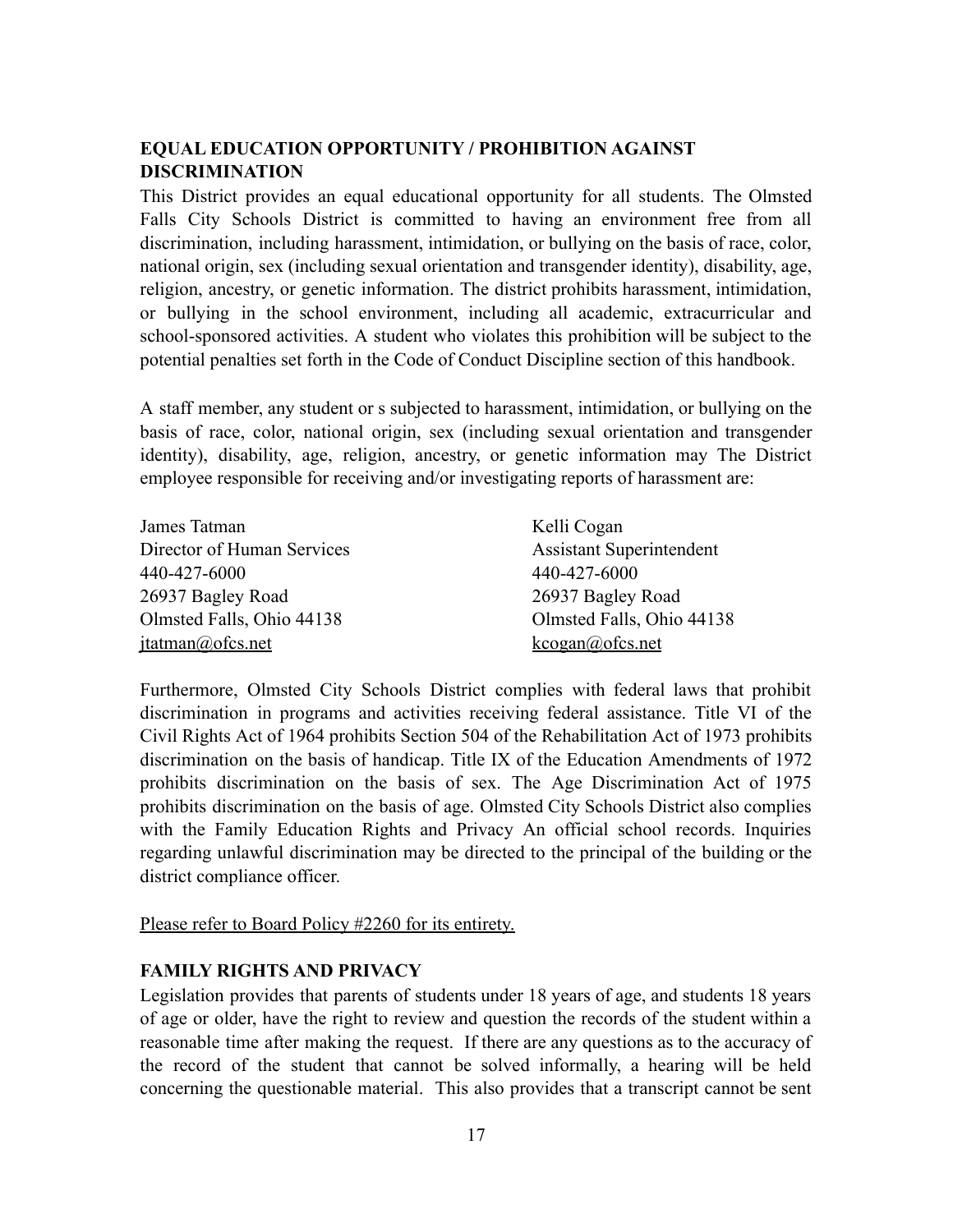without the written permission of a parent of a student under the age of 18, or the written permission of the student 18 years of age or older. Student directory information cannot be released without permission from the parent of a student under 18 or permission of a student 18 years and older.

## **FIRE, TORNADO, AND SAFETY DRILLS**

The School complies with all fire safety laws and will conduct fire drills in accordance with State law. The School conducts tornado drills during the tornado season following procedures prescribed by the State. Teachers will provide specific instructions on how to proceed in the case of fire or tornado and will oversee the safe, prompt, and orderly evacuation of the building in such cases.

Safety drills using ALICE techniques will be conducted throughout the school year. Teachers will provide specific instruction on the appropriate procedures to follow in situations where students must be secured in their building rather than evacuated. These situations can include a terrorist threat, a person in possession of a deadly weapon on school property, or other acts of violence.

# **GIFTED EDUCATION AND IDENTIFICATION**

The Board of Education shall ensure that procedures are established to identify all gifted students. The District follows the identification eligibility criteria as specified in Section 3324.03 of the Ohio Revised Code.

"Gifted" students perform or show potential for performing at remarkably high levels of accomplishment when compared to others of their age, experience, or environment. Annually, children who are gifted are identified by professionally qualified persons using a variety of assessment procedures.

## [Please refer to Policy #2464 to read it in its entirety.](http://go.boarddocs.com/oh/ofcs/Board.nsf/goto?open&id=AVWKB54F8C09)

# **IMMUNIZATION**

Within fourteen (14) days of enrollment, all new students must have proof of immunization. If students do not present the school with proof, they will be removed from school until completed.

Proof consists of:

- A note from a parent indicating dates that immunization has taken place and type of immunization.
- A note from a physician or a card with this information.
- A record from another school with proper immunization recorded.

Pupils enrolled at Olmsted Falls Intermediate School are required to have on file written proof that they have received the following immunizations which are required under the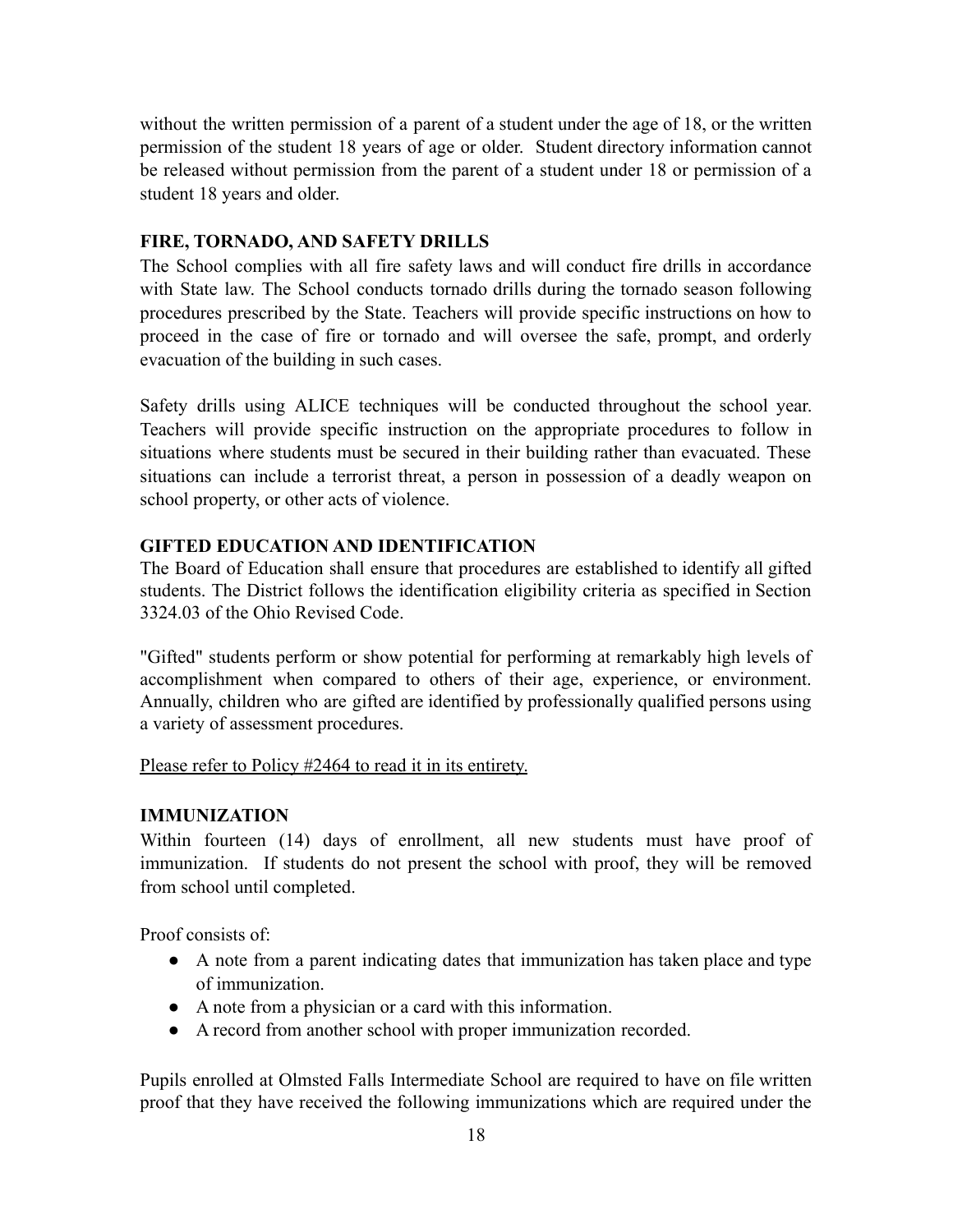Ohio Law, Sections 3701.12, 3313.671, and 5104.011 A5 of the Ohio Revised Code:

#### **4th and 5th Grade Requirements**

5 DTP or DT 4 OPV 2 MMR 3 Hepatitis B

#### **INVESTIGATIONS BY LAW ENFORCEMENT PERSONNEL**

Enforcement Personnel and social agencies During Criminal / Delinquency Investigation As good citizens of the community, it is the responsibility of students to cooperate with the police in the investigation of suspected crimes. Under some circumstances, students being interviewed/questioned by law enforcement authorities at school may find that they are suspects in the investigation. Students are entitled to certain rights when questioned by law enforcement authorities and may also have a legal obligation to cooperate. The student may wish to consult his/her parent/guardian before being interviewed. The school administrator shall make every effort to contact the parent/guardian for the student. The student must properly identify himself/herself to law enforcement authorities. The parent/guardian may notify the school administrator that they do not wish to have the student interviewed unless they are present. The school administrator shall notify the student and the law enforcement authorities of the parent/guardian' desire and appropriate arrangements shall be made agreeable to all parties. In the event that the interview proceeds, the principal must:

- 1. Ensure the student has been advised of his/her rights
- 2. Be present during the entire period of questioning
- 3. Not enter into the questioning on behalf of the law enforcement authorities.

A school administrator must avoid acting in either the role of the student's defender or accuser. Students have the right to be informed if they are under arrest at the time the questioning takes place. If the student is unclear about this he/she may ask to resume his/her regular schedule. If the law enforcement authorities deny permission, then the student should consider himself/herself as actually under arrest. Students who believe themselves under arrest or suspects in an investigation may freely invoke their constitutional rights against self-incrimination and against illegal search and seizure, and are entitled to the presence of legal counsel while being questioned. Neither students nor staff may engage in the obstruction of justice, interfere with police in the performance of their duties, nor refuse to report suspected cases of felonies (serious crimes) under penalties of law. School administrators or their designee will be present when interviews by social workers or law enforcement officers are conducting investigations regarding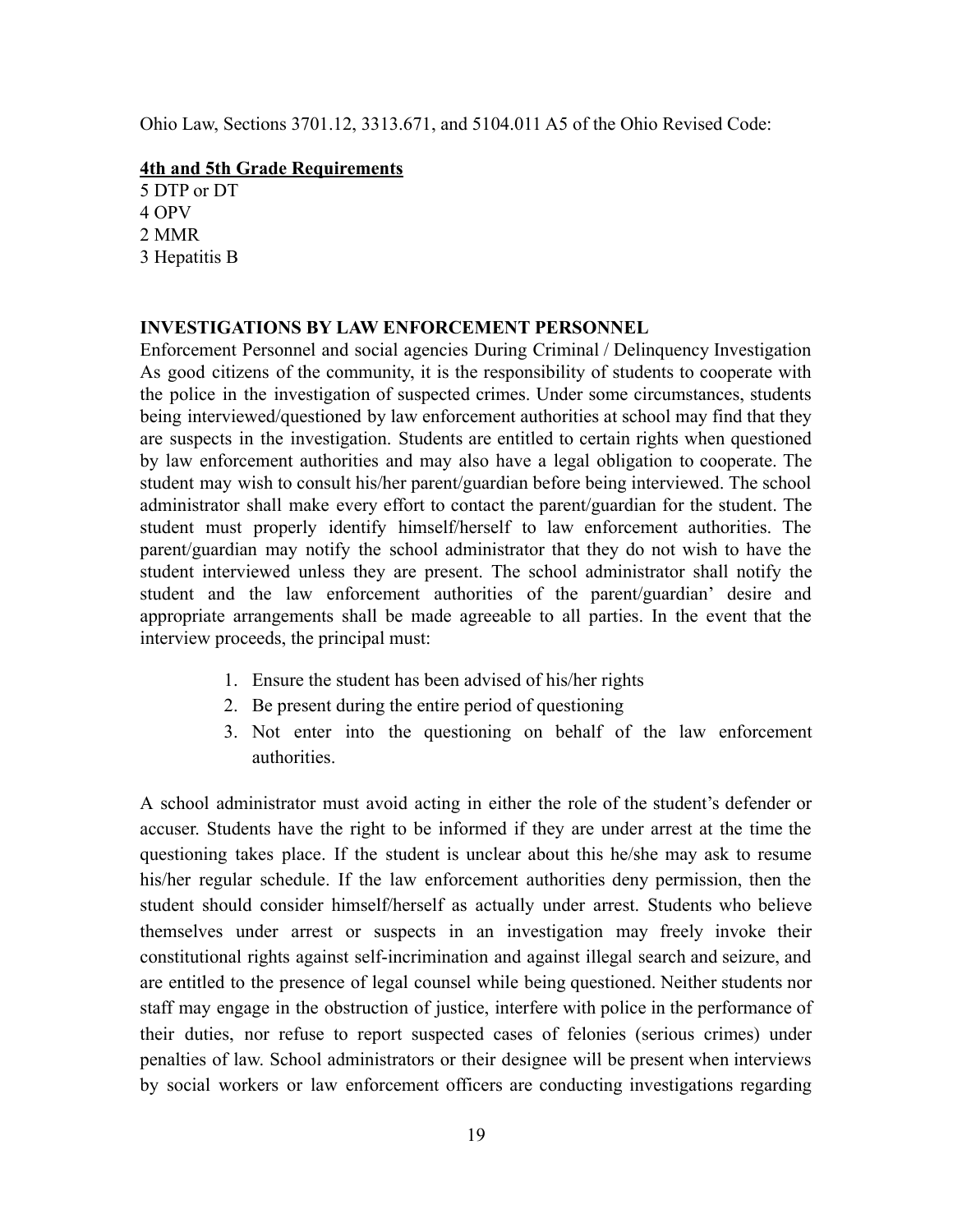suspected child abuse or neglect.

[Please refer to Policy #5540 to read it in its entirety.](http://go.boarddocs.com/oh/ofcs/Board.nsf/goto?open&id=ATQJMW49FA12)

# **MEDICATION AT SCHOOL**

In order to safeguard all students, we must adhere to the following for the administration of any medication to students while at school. Before a student may be administered or self-administer prescription or over-the-counter medication at school, the student's parent must complete the Parent Authorization and Request for the Administration and/or Use of Medication and return it to the office of the school clinic. Additionally, before a student may be administered or self-administer prescription medication at school, the Board requires that the Prescriber's Statement be completed by the licensed health professional authorized to prescribe the medication and returned to the office of the school clinic. Ohio law permits students to carry asthma inhalers and to carry and use an epinephrine auto injector at school if certain requirements are met. In both cases the Parent Authorization and Request for the Administration and/or Use of Medication and the Prescriber's Statement must be completed with information specific to each medication and returned to the principal and/or school nurse. All medications, (prescription or over-the-counter) shall be kept in the clinic. Only when certain specific requirements have been met, may a student carry his or her own asthma inhaler or epinephrine auto injector.

All medication shall be provided to the school in its original container with the student's name and pharmacist's label.

No student is allowed to provide or sell any type of prescription or over-the-counter medication to another student.

Students are prohibited to carry on their person any medications on school grounds even if they are registered in the clinic unless they are permitted by a physician to "self-carry".

Violations of this rule will be considered violations of Policy [5530—Drug](http://go.boarddocs.com/oh/ofcs/Board.nsf/goto?open&id=ATQJMU49FA08) Prevention and [of the Student Code of Conduct](http://go.boarddocs.com/oh/ofcs/Board.nsf/goto?open&id=ATQJMU49FA08).

## **NON-DISCRIMINATION NOTICE**

The Olmsted Falls City School District hereby gives notice that it does not discriminate on the basis of race, color, national origin, sex and disability in the educational programs and activities operated by the district.

The compliance officer for Title IX, non-discrimination on the basis of sex, Title VI, non-discrimination on the basis of race, color or national origin and Section 504, non-discrimination on the basis of disability is:

Assistant Superintendent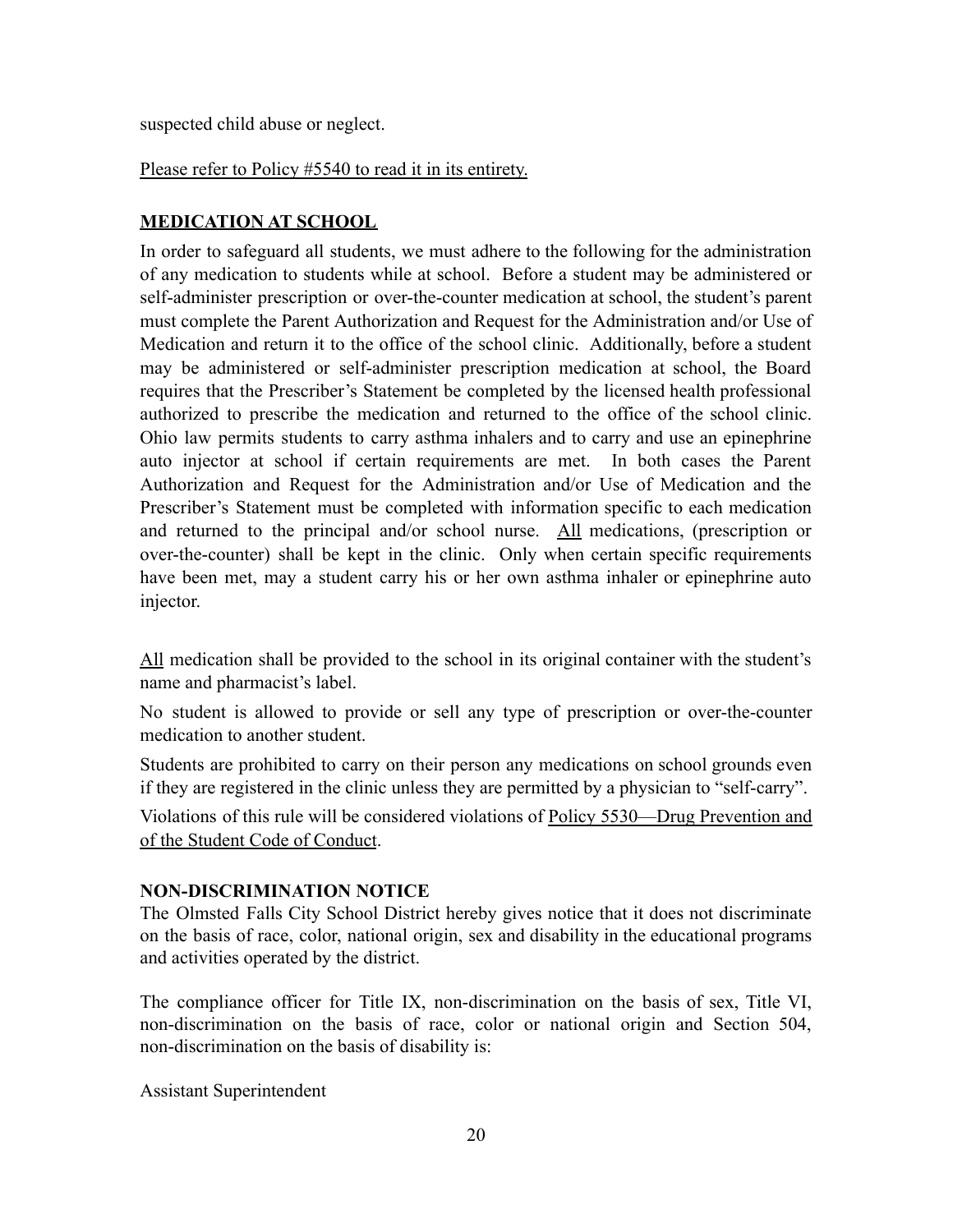26937 Bagley Road P.O. Box 38010 Olmsted Falls, OH 44138 440-427-6000

#### **NUTRITION SERVICES**

Children need healthy meals to learn. Our breakfasts and lunches provide meals to promote healthy bodies and minds. Menus offerings include a variety of colorful fruits and vegetables, whole grains, meat, meat alternatives, and milk. Breakfast and lunch are available to all students.

The Board recognizes the importance of good nutrition to each student's educational performance. The Board provides eligible children with breakfast and lunch at a reduced rate and/or at no charge to the student. Eligibility for free or reduced-price meals, is determined by the criteria established by the Child Nutrition Program and National School Lunch Act. These criteria are issued annually by the Federal government through the Ohio Department of Education. Applications for the School's Free and Reduced-Priced Meal program are distributed to all students. If a student does not receive an application form and believes s/he is eligible, contact Mr. Samuel Chin, Food Service Director at 440-427-6440 or by email at  $\frac{\text{schin}(Q)}{\text{ofcs.net}}$ 

[Please refer to Policy #8531](http://go.boarddocs.com/oh/ofcs/Board.nsf/goto?open&id=ATQJRT49FC74) and #8510 (Wellness) [to read it in its entirety.](http://go.boarddocs.com/oh/ofcs/Board.nsf/goto?open&id=AVSK334F154C)

#### **POSITIVE BEHAVIOR INTERVENTIONS & SUPPORTS (PBIS)**

PBIS is a systemic approach to teaching important social and behavior skills while preventing problem behaviors. PBIS encompasses a wide range of systemic and individualized positive strategies to reinforce desired behaviors, diminish recurrences of challenging behaviors, and teach appropriate behaviors to students. As part of the district-wide initiative, all buildings have the same four expectations: Be Safe, Be Respectful, Be Responsible, and Be Kind. We instruct students on positive behaviors relating to these expectations in all school settings (classroom, hallway, cafeteria, bus and extra-curricular activities). Student recognition and reward for exhibiting these expectations are provided to support the instruction and learning. Please refer to [Policy](http://go.boarddocs.com/oh/ofcs/Board.nsf/goto?open&id=AVWKBK4F8C4A)  $#$ [5630.01 to read it in its entirety.](http://go.boarddocs.com/oh/ofcs/Board.nsf/goto?open&id=AVWKBK4F8C4A)

# **POSSESSION, USE, AND TRANSMISSION OF TOBACCO SUBSTANCE, VAPOR AND ELECTRONIC CIGARETTES**

The Board of Education is committed to providing students, staff, and visitors with an indoor tobacco and smoke-free environment. Providing a non-smoking and tobacco-free environment is consistent with the responsibilities of teachers and staff to be positive role models for our students.

For purposes of this policy, "use of tobacco" means to chew or maintain any substance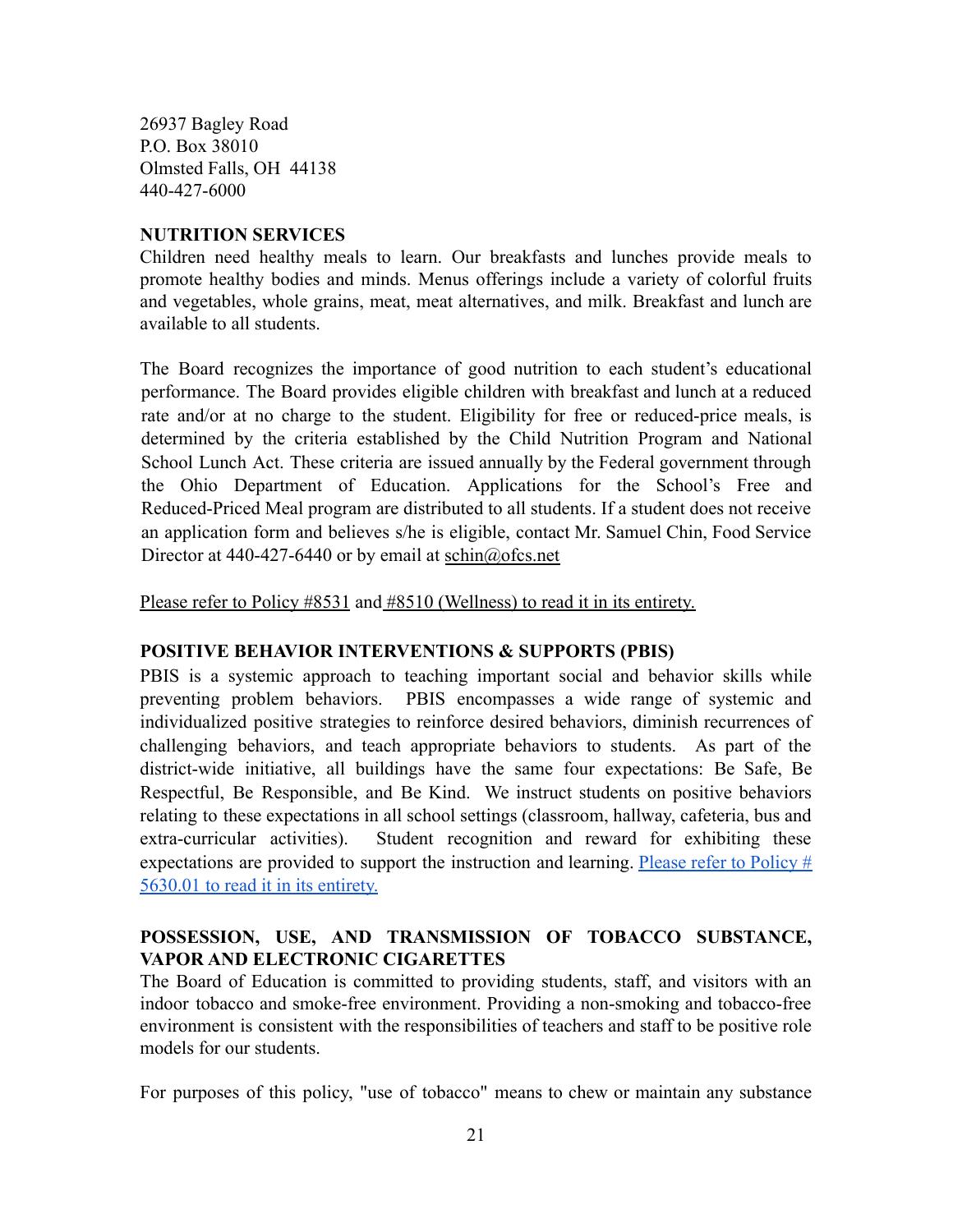containing tobacco, including smokeless tobacco, in the mouth to derive the effects of tobacco, as well as all uses of tobacco or tobacco substitutes, including cigarettes, cigars, pipe tobacco, chewing tobacco, snuff, or any other matter or substances that contain tobacco, in addition to papers used to roll cigarettes.

The smoking of electronic, "vapor," or other substitute forms of cigarettes, clove cigarettes or other lighted smoking devices for burning tobacco or any other substance may be considered drug paraphernalia and treated as use of narcotics.

In order to protect students and staff who choose not to use tobacco from an environment noxious to them, the Board prohibits the possession, consumption, purchase or attempt to purchase and/or use of tobacco or tobacco substitute products by students on Board premises, in Board-owned vehicles, within any indoor facility owned or leased or contracted for by the Board, and/or used to provide education or library services to children, and at all Board-sponsored events.

Students who violate this policy shall be subject to disciplinary action in accordance with the Student Code of Conduct/Student Discipline Code and in accordance with the policies of the Board.

# **PREPAREDNESS FOR TOXIC AND ASBESTOS HAZARDS**

The School is concerned for the safety of students and attempts to comply with all Federal and State Laws and Regulations to protect students from hazards that may result from industrial accidents beyond the control of school officials or from the presence of asbestos materials used in previous construction. A copy of the School District's Preparedness for Toxic Hazard and Asbestos Hazard Policy and asbestos management plan is available for inspection at the Board offices upon request.

# **REMOVAL, SUSPENSION, EXPULSION, AND PERMANENT EXCLUSION OF STUDENTS**

No student is to be removed, suspended out of -school, expelled and/or permanently excluded unless his/her behavior represents misconduct as specified in the Student Code of Conduct/Student Discipline Code approved by the Board. The Code shall also specify the procedures to be followed by school officials when implementing such discipline. In addition to the procedural safeguards and definitions set forth in this policy and the student/parent handbook, additional procedures and considerations shall apply to students identified as disabled under the IDEA, ADA, and/or Section 504 of the Rehabilitation Act of 1973. [\(See Policy 5605 "Suspension/Expulsion](http://go.boarddocs.com/oh/ofcs/Board.nsf/goto?open&id=ATQJMY49FA1A) of Disabled Students.")

## *EMERGENCY REMOVAL*

Emergency removal" shall be the exclusion of a student who poses a continuing danger to District property or persons in the District or whose behavior presents an on-going threat of disrupting the educational process provided by the District. (See Policy [5610.03](http://go.boarddocs.com/oh/ofcs/Board.nsf/goto?open&id=BGVHTX4A105D) ["Emergency Removal"\)](http://go.boarddocs.com/oh/ofcs/Board.nsf/goto?open&id=BGVHTX4A105D)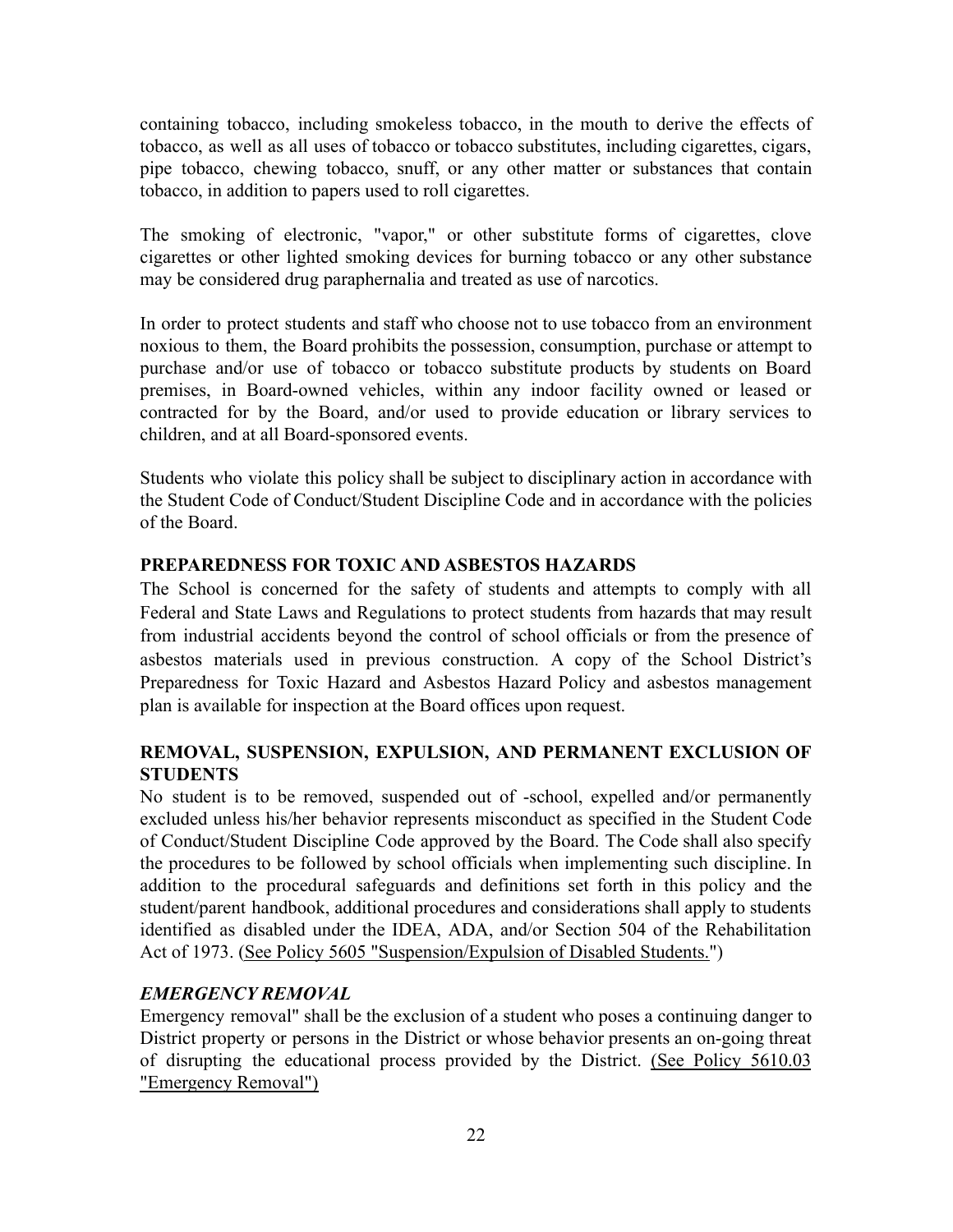#### *SUSPENSION AND EXPULSION*

In accordance with Ohio law, Section 3313.66 R.C., the superintendent or the building administrator of a school may suspend a student from school for not more than ten (10) days. In addition, the superintendent may expel a student from school for eighty (80) days. Suspensions and/or expulsions can extend into the next school year. In some cases, the superintendent may seek to *permanently exclude* a student.

In accordance with Public Law 94-142, due process is guaranteed to handicapped children. Handicapped children are not entitled to completely separate disciplinary procedures and may be temporarily suspended. Expulsion of a handicapped student or suspension in excess of an aggregate of 10 days per year is a change of placement, thereby requiring federal due process procedures to be followed. The suspension of a student with disabilities for up to ten days per year does not constitute a change of educational placement. If a student with a disability exceeds 10 days, the school-based team will meet to conduct a manifestation determination review meeting.

All students that are suspended, in school or out of school, may be permitted to make up their assignments at the discretion of the building principal.

Students who are suspended out of school or expelled may not be present on school property, participate or attend any school activities or contests, or be present at activities or on property controlled by the school.

The procedures for suspension are set forth in the Student Code of [Conduct/Student](http://go.boarddocs.com/oh/ofcs/Board.nsf/goto?open&id=BGVHTY4A106E) [Discipline Code and Policy 5611 - Due Process Rights.](http://go.boarddocs.com/oh/ofcs/Board.nsf/goto?open&id=BGVHTY4A106E)

The procedures for expulsion are set forth in the Student Code of [Conduct/Student](http://go.boarddocs.com/oh/ofcs/Board.nsf/goto?open&id=BGVHTY4A106E) [Discipline Code and Board Policy 5611 "Due Process](http://go.boarddocs.com/oh/ofcs/Board.nsf/goto?open&id=BGVHTY4A106E) Rights"

[Please refer to Policy # 5610 to read it in its entirety.](http://go.boarddocs.com/oh/ofcs/Board.nsf/goto?open&id=BGVHTV4A103F)

## **RIGHT TO AN EDUCATION**

Ohio law provides for free education for youth in the school district in which their parents reside providing the student is at least five but not twenty-two years of age. Olmsted Falls City Schools must provide schooling to such students who choose to attend the public school and successfully progress until the time of their graduation. The right of any person to participate fully in classroom instruction and extracurricular activities shall not be denied because of marriage, pregnancy or parenthood. A pregnant student may receive excused absences from school when it becomes medically necessary. No person may be denied a publicly supported education because of a disability, regardless of its severity. Every student with special needs has the right to a free, appropriate education and to be a part of the regular curricular activities to the greatest extent possible. [Please refer to Policy #5780 to read it in its entirety.](http://go.boarddocs.com/oh/ofcs/Board.nsf/goto?open&id=ATQJNG49FA66)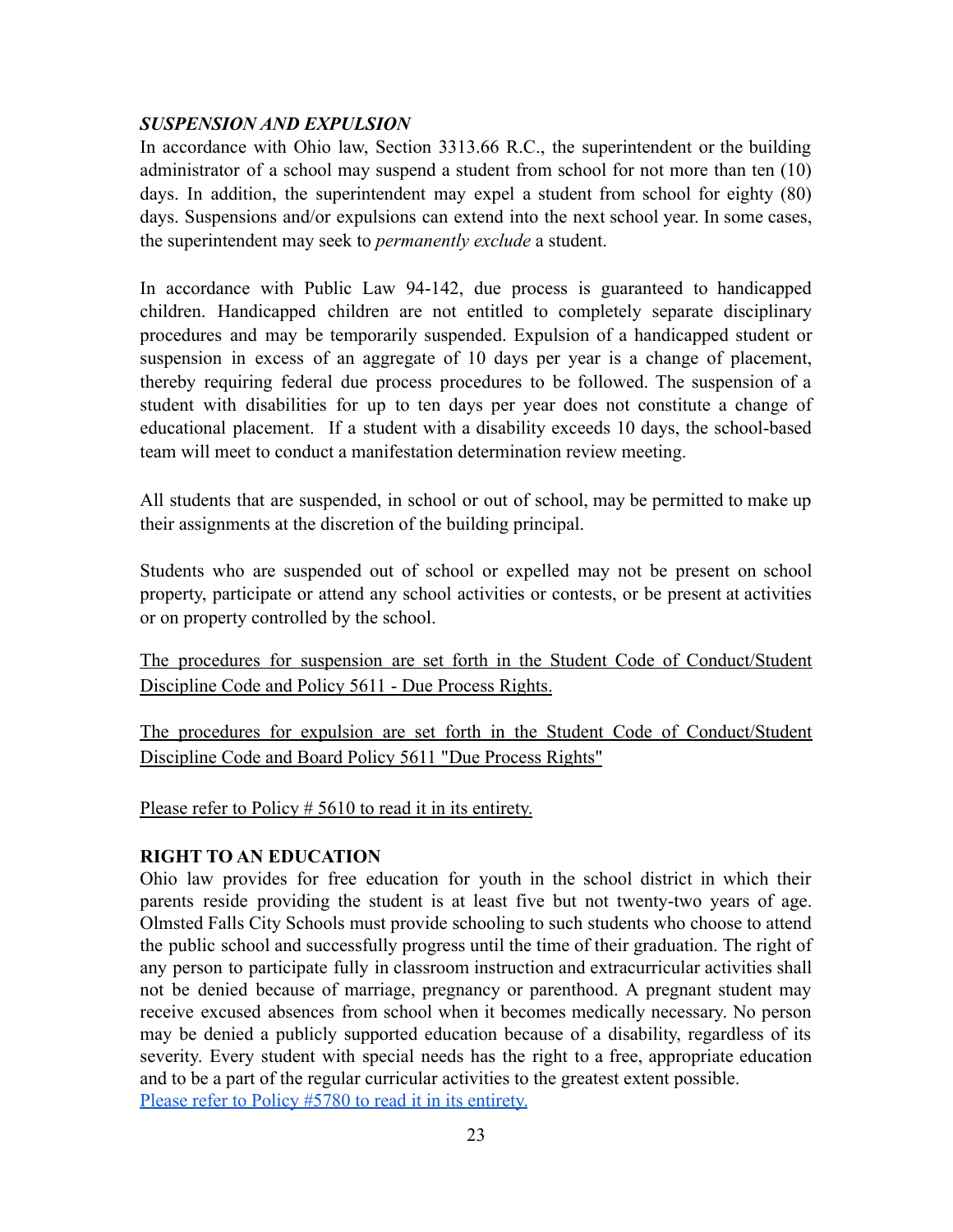#### **THE RIGHTS OF HOMELESS PARENTS & THEIR CHILDREN**

Students entering the district and those currently enrolled who have changed living conditions, arrangements or locations are entitled to special services and permission to attend under the McKinney- Vento Homeless Act. Contact Dr. Shannon Goss, the Homeless Children Liaison at 440-427-6530 or the Ohio Department of Education website (www.ode.state.oh.us /keyword: homeless students) for more information. *[Please refer to Policy # 5111 to read it in its entirety.](http://go.boarddocs.com/oh/ofcs/Board.nsf/goto?open&id=ATQJLF49F92B)*

#### **SEARCH AND SEIZURE**

In order to ensure the safety and well-being of all students, teachers, school employees and guests, it is the policy of this school district to authorize its administrators to search the clothing and personal effects of students where such a search is reasonably necessary under all the surrounding circumstances. In order to conduct such a search, it is not necessary that the administrator have probable cause to believe that a crime or violation of a school rule has occurred. It is necessary only for the administrator to have reasonable grounds to believe that a search will produce evidence that a student has violated or is violating a law or school rule. If such reasonable grounds exist, an administrator may conduct a search of a student's person or personal effects including but not limited to electronic devices. The search shall be reasonably related to the objectives of the search and not excessively intrusive in light of the age and sex of the student and the nature of the possible infraction that may have or may be occurring.

[Please refer to Policy #5771 to read it in its entirety.](http://go.boarddocs.com/oh/ofcs/Board.nsf/goto?open&id=ATQJNE49FA5E)

#### **SEXUALAND OTHER FORMS OF UNLAWFUL HARASSMENT**

It is the policy of the Board of Education to maintain an education and work environment that is free from all forms of unlawful harassment, including sexual harassment. This commitment applies to all School District operations, programs, and activities. All students, administrators, teachers, staff, and all other school personnel share responsibility for avoiding, discouraging, and reporting any form of unlawful harassment. This policy applies to unlawful conduct occurring on school property, or at another location if such conduct occurs during an activity sponsored by the Board.

The Board will vigorously enforce its prohibition against discriminatory harassment based on race, color, national origin, sex (including sexual orientation and gender identity), disability, age (except as authorized by law), religion, ancestry, or genetic information (collectively, "Protected Classes") that are protected by Federal civil rights laws (hereinafter referred to as unlawful harassment), and encourages those within the School District community as well as third parties, who feel aggrieved to seek assistance to rectify such problems. The Board will investigate all allegations of unlawful harassment and in those cases where unlawful harassment is substantiated, the Board will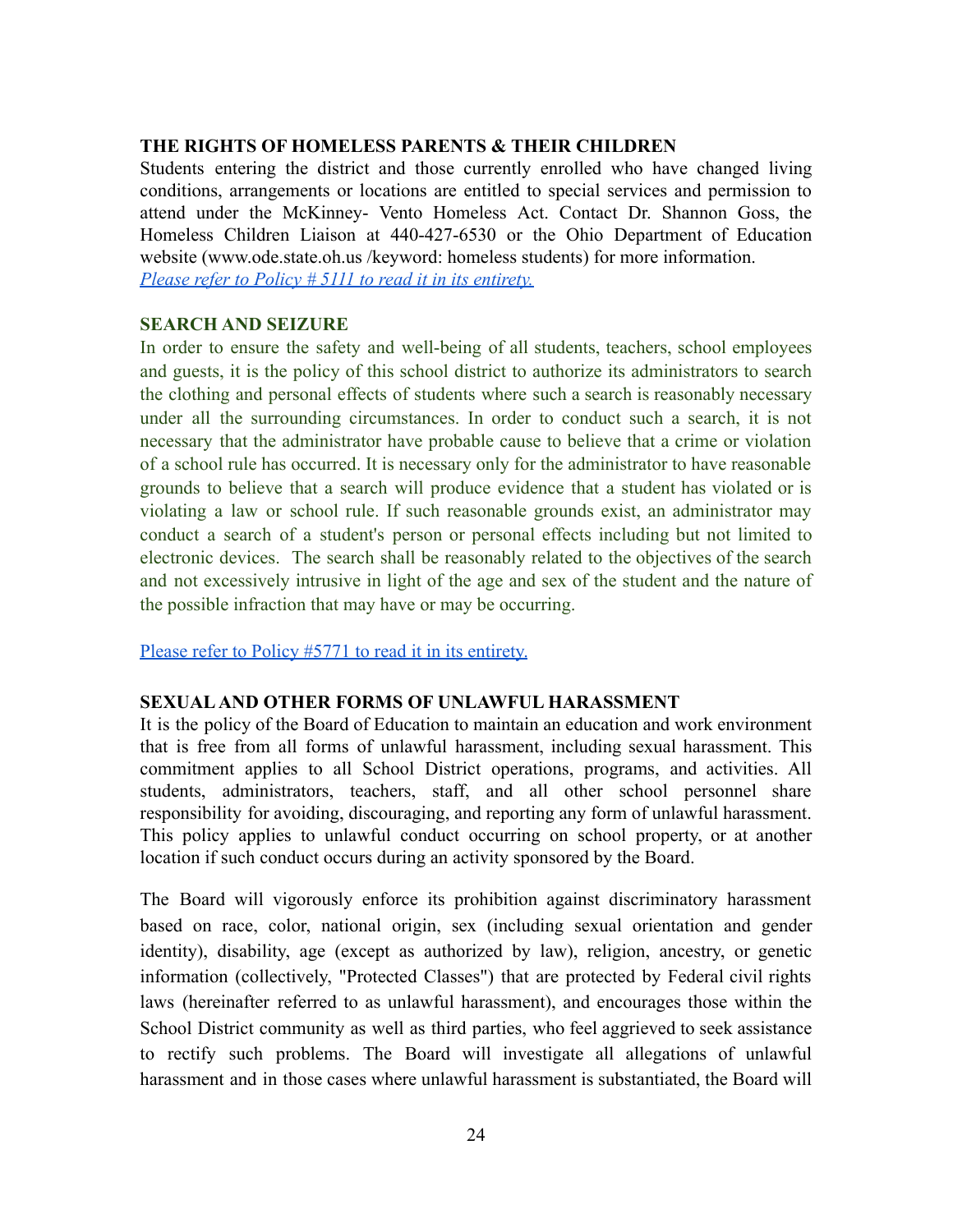take immediate steps to end the harassment, prevent its recurrence, and remedy its effects. Individuals who are found to have engaged in unlawful harassment will be subject to appropriate disciplinary action.

#### *Other Violations of the Anti-Harassment Policy*

The Board will also take immediate steps to impose disciplinary action on individuals engaging in any of the following prohibited acts:

- A. Retaliating against a person who has made a report or filed a complaint alleging unlawful harassment, or who has participated as a witness in a harassment investigation.
- B. Filing a malicious or knowingly false report or complaint of unlawful harassment.
- C. Disregarding, failing to investigate adequately, or delaying investigation of allegations of unlawful harassment, when responsibility for reporting and/or investigating harassment charges comprises part of one's supervisory duties. *[Please refer to Policy #5517 to](http://go.boarddocs.com/oh/ofcs/Board.nsf/goto?open&id=ATQJMR49F9FB) read it in its entirety.*

#### **SCHOOL BOARD POLICY ON DRUG-FREE SCHOOLS**

In accordance with Federal law, the Board of Education prohibits the use, possession, concealment, for distribution of drugs by students on school grounds, in school or school-approved vehicles, or at any school-related event. Drugs include any alcoholic beverage, anabolic steroid, dangerous controlled substance as defined by State statute or substance that could be considered a "look-a-like" controlled substance. Compliance with this policy is mandatory for all students. Any student who violates this policy will be subject to disciplinary action, in accordance with due process and as specified in the student handbooks and the Student Discipline Code, up to and including expulsion from school. When required by State law, the District will also notify law enforcement officials.

## **ONLINE STUDENT REGISTRATION, EMERGENCY MEDICAL INFORMATION & REQUIRED FORMS**

Olmsted Falls School District uses an online student information system, *powered by PowerSchool*, for the annual gathering of important student information including emergency contact information, emergency medical information and other required forms.

The online student registration system is used annually for both new student registration as well as verification of returning student information. **It is critical that parents of returning students complete the online student registration process each August before the first day of school**. Ensuring that the school has the most up-to-date information for your child is of the utmost importance.

The online student registration system includes: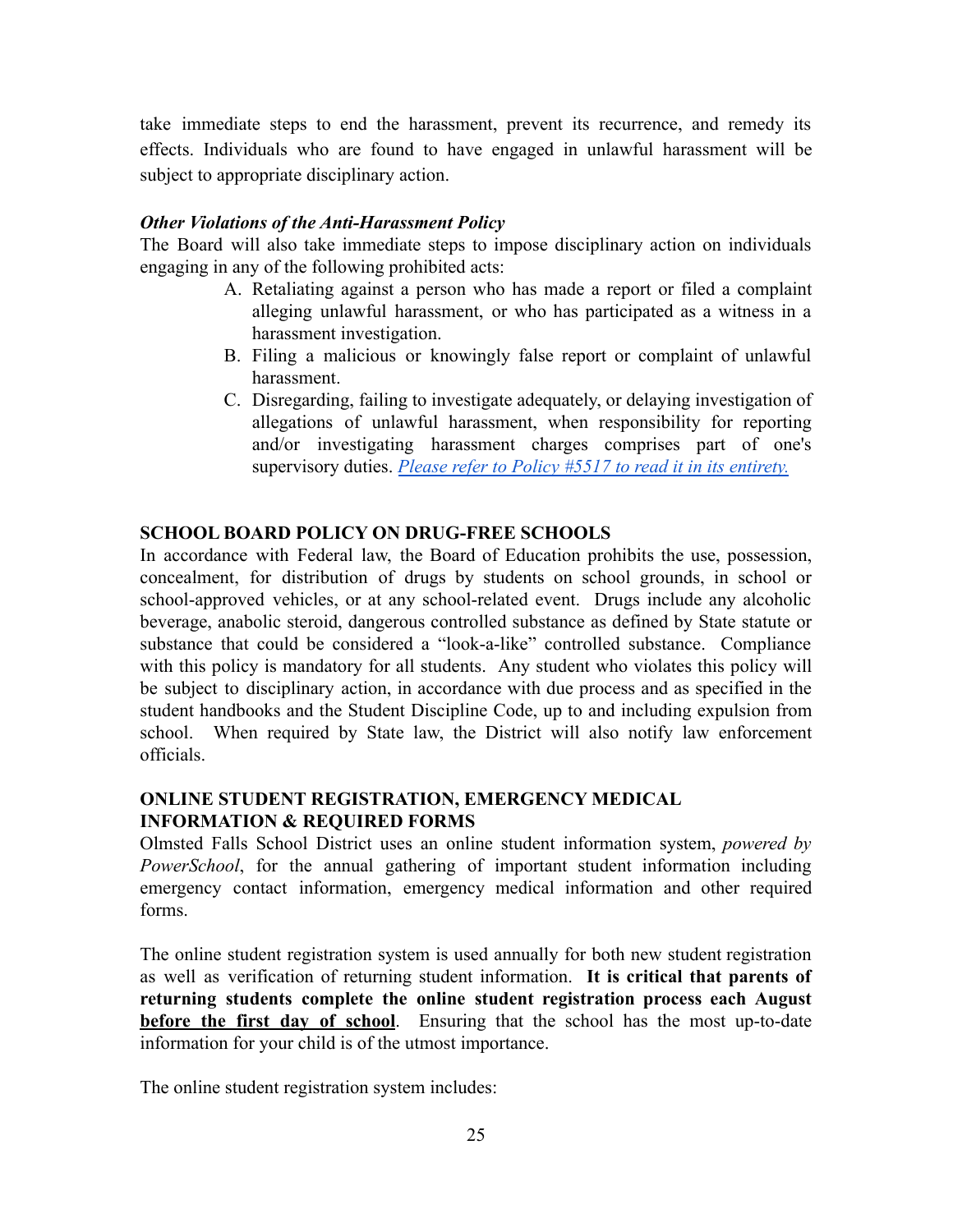- Student Health Information
- Emergency Medical Authorization
- Emergency Contact Information
- Student Handbooks
- Computer Acceptable Use Policy
- Local Field Trip Permission Form
- Photo/Film Release Form

Parents have the ability to print a hard copy of all information they have submitted and electronically signed for their personal records during the registration process. If you need a copy of any of your information **after** your student's online registration has been submitted, please contact your child's school building for assistance.

Please note that Olmsted Falls School District no longer provides or accepts paper forms for registration. Any Bulldog parent in need of assistance with the online process is invited and encouraged to contact your child's school building to set up an appointment to come in and complete the online registration using a school computer.

#### **STUDY ROOM**

The purpose of the Study Room is to provide an opportunity for students to complete unfinished assignments. Teachers will inform all students of their classroom procedures regarding assignment completion both in school and for homework. When a student is sent to the Study Room, the parent will be notified by the teacher. This could include but is not limited to: email; phone call; note home; a note in the student's assignment notebook, etc. If Study Room does not appear to be an effective intervention for those students who continue to have difficulty completing work, parents will be contacted and an alternative plan discussed.

#### **DIFFERENTIATED REFERRAL SYSTEM**

The Olmsted Falls City Schools strives to meet all students' individual needs, recognizing that all students have differing strengths, and learning styles. In addition, the district recognizes that the most effective student learning occurs through a home-school partnership. Through the systems that have been set up in each school building our aim is to improve the outcomes for all Olmsted Falls students with the goal to maintain students in a general education curriculum setting to the fullest extent possible as they make expected academic progress. Response to intervention is a preventative technique that looks to provide immediate support to students. Please access additional information on the school's website or contact your child's building principal.

#### **ATTENDANCE AT SCHOOL EVENTS** – Board Policy #5855

The Board of Education encourages students to attend as many school events held after school as possible, without interfering with their school work and home activities. Enthusiastic spectators help to build school spirit and encourage those students who are participating in the event.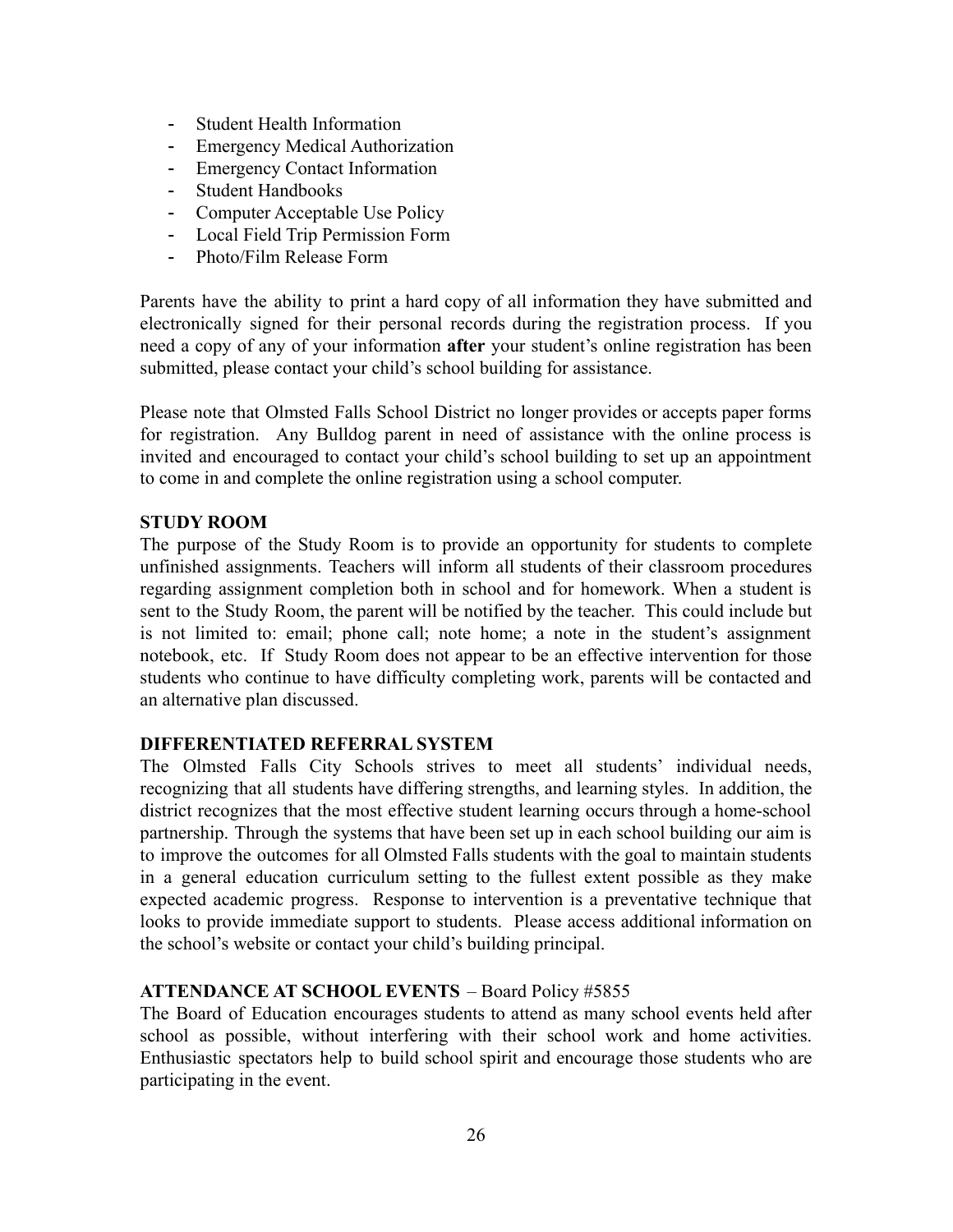In order to ensure that students attending events as non-participants are properly safeguarded, the Board requires that all elementary and pre-high school students be accompanied by a parent or adult chaperone when they arrive at the event and throughout its duration. Any unaccompanied student will not be permitted to attend the event, and the Board will not be responsible for students who arrive without an adult chaperone. The Board will continue to provide adequate supervision for all students who are participants in District-sponsored events; however, students are expected to follow all rules and regulations as outlined in the Student Discipline Code and Handbook.

#### **BEHAVIOR**

The goal of our discipline plan is to ensure that inappropriate behavior is not repeated. If such behavior takes place, a variety of methods may be used to correct the behavior. They include, but are not limited to: discussions with teachers, guidance counselors or administrators, as well as noon time detentions, before or after school detentions, in school and out of school suspensions or expulsions.

Communication with parents is an extremely important aspect of any discipline plan in order to successfully correct unacceptable behavior.

#### **Recess and Extended Office Detentions**

Students displaying inappropriate behavior may be assigned to serve a Recess Detention.

- $\circ$  1st offense = Recess Detention
- $\circ$  2nd offense = Recess Detention
- $\circ$  3rd offense = 1 Extended Office Detention
- 1 Missed Recess Detention (unexcused) = 1 Extended Office Detention
- Ejected from Recess Detention = 1 Extended Office Detention

## **What is Recess Detention?**

- During their designated recess time, students assigned a Recess Detention are required to report to room 417 instead of participating in recess.
- Schoolwork is to be completed while in detention.

## **What is an Extended Office Detention?**

- Students are required to remain in the office for the entire day.
- Students are required to report to the office upon arrival at school.
- Students are required to complete schoolwork provided by teachers.
- Students are required to eat lunch in the office.

\*Repeated Extended Office Detentions may result in suspension out-of-school

# **BUSES**

1. Students are permitted to ride only the bus to which they have been assigned. In case of an emergency, written permission must be approved for changes in buses or bus stops.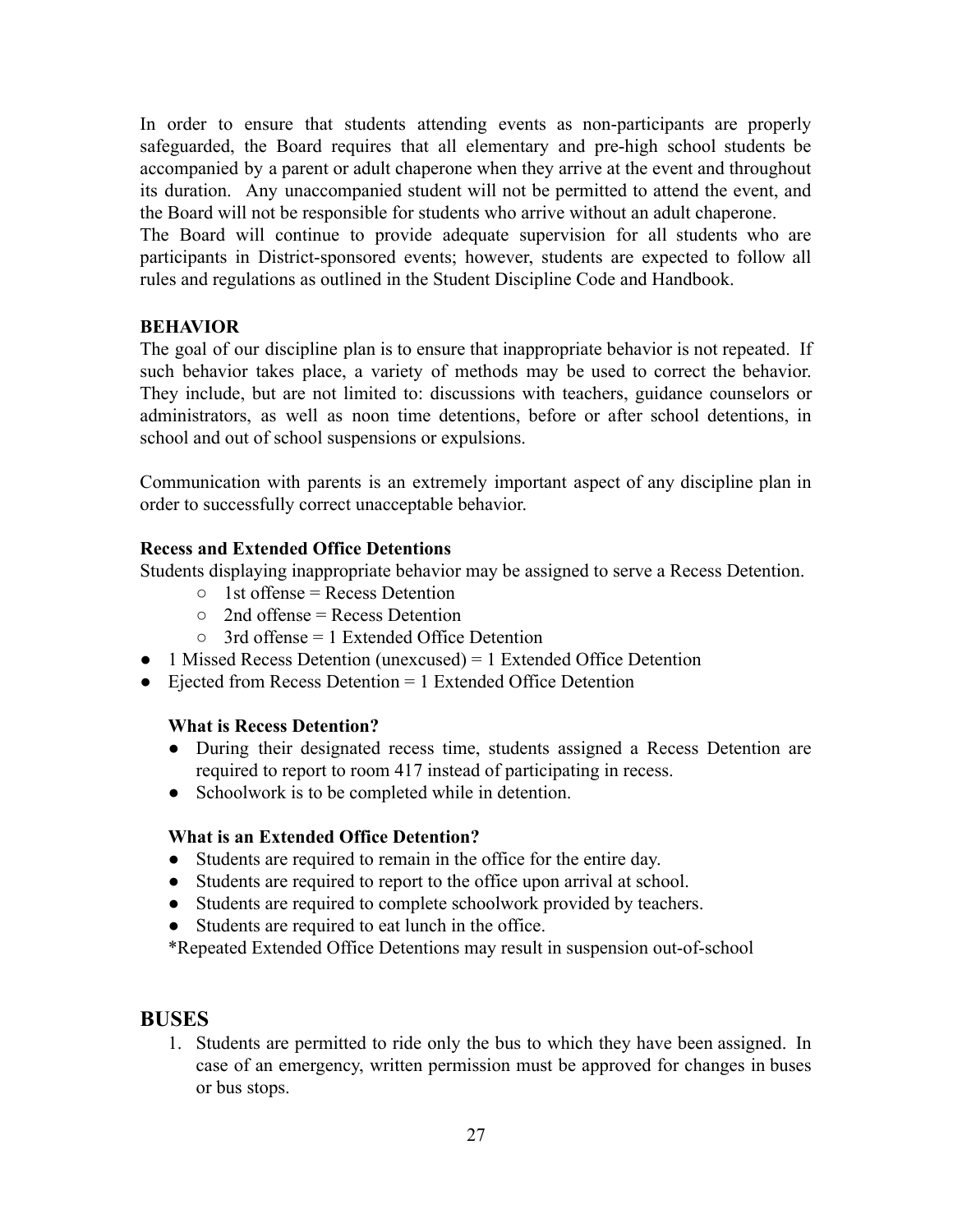- 2. No glass containers, live animals, or large unwieldy equipment is to be carried on the bus.
- 3. No eating, drinking, or gum chewing is permitted on the bus.
- 4. Children must obey the bus driver who is in charge of the bus.
- 5. Any child who misses the bus at the end of the school day should report directly to the office.
- 6. Students will enter the building at the main entrance.

Bus riders should leave the house a few minutes before the bus is due to arrive and wait well back from the road. Children should not play games at bus stops. Students should approach the bus only after it has stopped. At school, students should remain behind the yellow line until boarding time.

Students should not talk to strangers and should report any incidents to their teacher or principal immediately upon arriving at school. Children should never enter a stranger's car.

Children should remain in their seats while the bus is in motion and talk only in low tones to their immediate neighbors. When getting off the bus, students should step away from the bus. If they must cross the street, they should pay attention to the flasher and traffic.

Parents should notify the school if there is a change of address. A Transportation Form is available in the main office and is to be filled out and returned to school. The form will then be forwarded to the transportation department. Please give us 48 hours to make this change.

# **CAFETERIAAND LUNCHROOM**

A monthly lunch and breakfast menu is available on the district website under food and nutrition services. Breakfast is served daily from 7:40 - 7:55 A.M. **Students are to be in class by 8:00 a.m.**

The Point of Sale System will be used in the cafeteria. Students are encouraged to deposit money into their account so that when purchases are made, the account will be debited automatically. Deposits can be made in the morning before school and brought to the cafeteria. Cash or checks made payable to Olmsted Falls Intermediate School (OFIS) Food Service will be accepted. **We encourage parents to utilize the EZPAY online payment system for school meals. Please go to the district website and click on the SPS EZpay logo.**

Cash will be accepted for any purchase from the cafeteria.

Free or reduced price lunch and breakfasts may be provided to children whose family income meets or is less than federal income guidelines. All students receive an application at the beginning of the school year. Upon completion, please send this form to the office.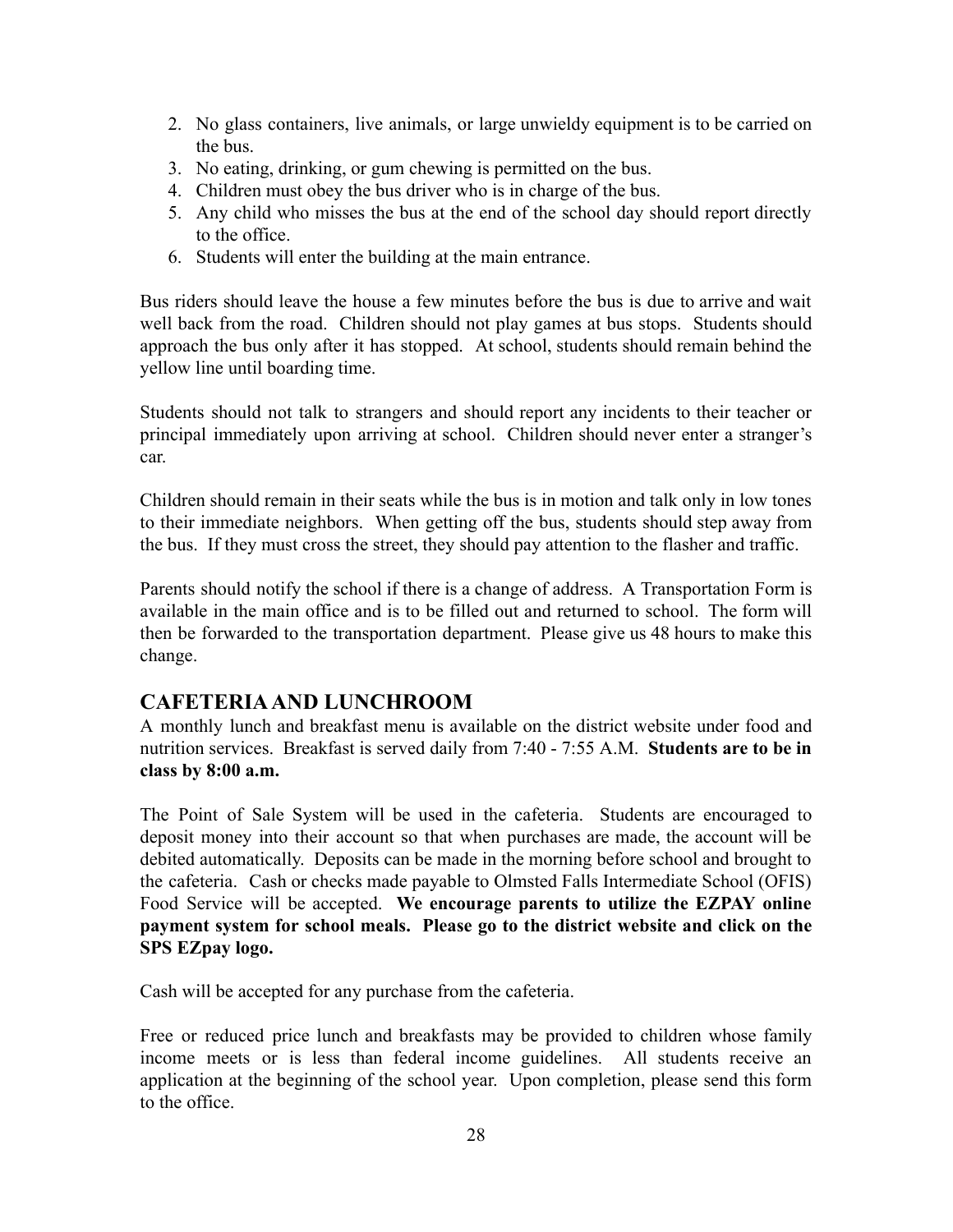#### **LUNCHROOM RULES:**

- 1. Use Manners Students are expected to demonstrate good manners when eating.
- 2. Always walk in the cafeteria.
- 3. Students are to remain seated until excused.
- 4. Students may talk quietly and enjoy their lunch period. Loud talking and shouting is unacceptable behavior.
- 5. Students are to dispose of all paper, etc. Students are to return all dishes, silverware and trays to the disposal area.
- 6. No food or drink is to be removed from the cafeteria.

#### **CAR RIDERS**

Daily car riders need to fill out the form on our website. A number will be assigned to the parent to display in the car when picking up. Parents will remain in their cars to wait for their child.

Morning car riders should enter through the main doors and sit quietly in the cafeteria until dismissed to homeroom. Afternoon car riders will wait in the cafeteria until their number is called.

#### **CLASS PARTIES**

**Room Parties** are held during the school year for Halloween and Valentine's Day. The teacher and PTA room parents jointly plan the parties. Please check with teachers regarding students with allergies, especially peanut allergies.

**Birthday Treats** should not be surprise events, but should be pre-arranged with the teacher. Chewing gum and hard candy are not permitted. Birthday treats are to be distributed in the classroom and may not be used in conjunction with or as a replacement for lunch in the cafeteria. Please check with teachers regarding students with allergies, especially peanut allergies. Please refer to the Safe Snack List.

#### **COMPUTER USAGE**

Prior to being afforded the use of any computer, an electronically signed copy of the district's **Acceptable Use Policy must be completed online and be on file in the main office.**

All technology related property (including websites) of the Olmsted Falls City School District is not intended for use as an open forum and is subject to the authority of the administration.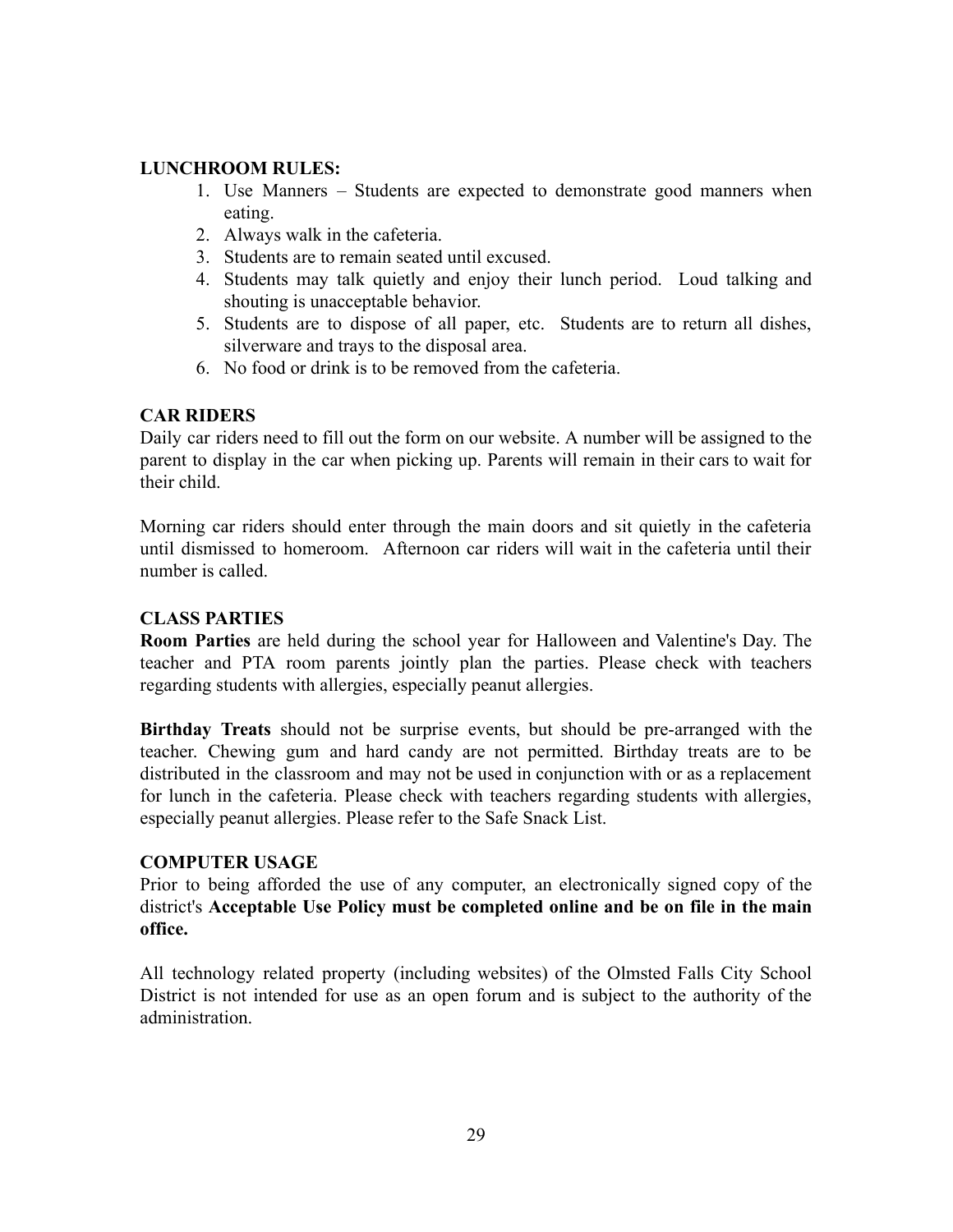#### **DRESS CODE**

We recognize that each student's mode of dress and grooming is an expression of personal style and individual preference. It is the policy of the Olmsted Falls Intermediate School to recognize the rights and privileges of each student in the matters of dress and appearance to the extent that the exercise of that right does not interfere with the orderly process of education.

# *Please note that student dress is not considered an open forum and is subject to the authority of the administration.*

Clothing is prohibited that bears statements, slogans, images, illustrations, or insignia that are indecent, offensive, obscene, profane, lewd, vulgar; or that harasses, threatens, intimidates, demeans, suggests, or promotes violence against an individual or group of individuals because of their gender, color, race, religion, disability, sexual orientation, gender identity or national origin, or otherwise constitutes sexual or other forms of harassment prohibited by Board policy or the Student Handbook; or that advertises, promotes, or depicts alcoholic beverages, tobacco products, or illegal drugs.

- Shorts or skirts should be an appropriate length.
- Clothing must cover midriffs, undergarments, and private areas.
- Clothing covering undergarments and private areas must be opaque (not see-through).
- Clothing must be suitable for all scheduled classroom activities.
- Special permission must be granted for hoods, hats, bandannas, etc. to be worn during the school day.
- Head coverings are permitted for religious purposes.

**A student must change/cover clothing deemed inappropriate for school. Any student who refuses to change/cover the offending clothing will be considered insubordinate and subject to disciplinary action.**

#### **ELECTRONIC DEVICES**

The unauthorized use of cellphones and non-educational electronic devices in the school building or on school property during school hours is strictly prohibited. *Please note that the school is not responsible for lost or stolen items.*

## **FEES**

All students pay a fee to cover supplemental expenses which include assignment notebooks, chromebooks, workbooks, art supplies, science supplies, language arts supplies and a technology fee. Fees will be collected during the first several days of school. **All fees are due by the end of the first nine weeks and are payable to Olmsted Falls Intermediate School. We encourage parents to utilize the EZPAY online payment system for school fees. Please go to the district website and click on**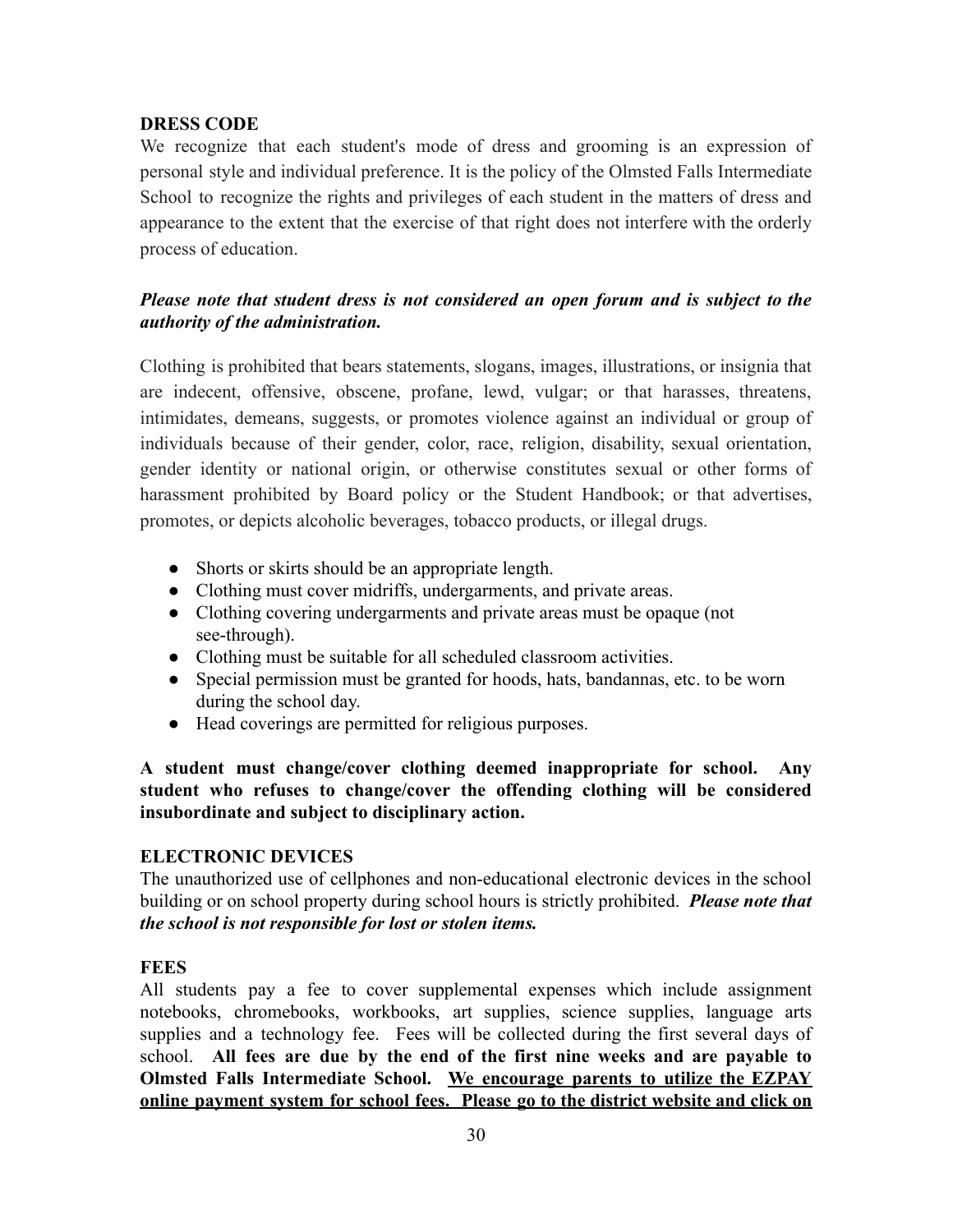#### **the SPS EZpay logo.**

\*Students whose school fees remain unpaid may be excluded from attending field trips.

#### **FIELD TRIPS**

Students take field trips during the school year which are arranged by their classroom teachers and approved by the principal. These trips are coordinated with the areas of study in the classroom.

Students may be excluded from attending field trips when:

- Fees are unpaid
- Behavior in school is of a disruptive nature
- They have demonstrated the inability to be on time to school, class, or events

#### **GRADING POLICY**

Teachers' policy relative to retakes/redos, late work, and homework, will be communicated to parents during open house at the beginning of each school year.

#### **HYGIENE**

It is important that students arrive each day with clean clothes, brushed teeth and having showered or bathed. This eliminates negative comments from other students, which affects the learning process.

## **LIBRARY MEDIA CENTER**

The Intermediate School's library contains a variety of books to reach all interests of our students and to stimulate intellectual growth. Students are permitted to check out two items per week, choosing books and magazines. Students absent on their library day should return books their first day back.

#### **LOST AND FOUND**

Misplaced items will be put in the Lost and Found. Students are encouraged to check the Lost and Found for items during their lunch period. Please note that the school is not responsible for lost or stolen items.

#### **MEDICAL EMERGENCY INFORMATION**

An electronically signed copy of every child's medical emergency information must be on file in the main office. **Please be sure to inform the office of any changes on your child's medical emergency form during the school year. This would include changes in employment, marital status, address, medical updates, telephone numbers, doctor, or emergency contacts.** Accurate information is essential when attempting to contact a parent whose child becomes ill or is injured at school.

# **PLAYGROUND/RECESS**

It is our goal for each child to have a happy and productive play period each and every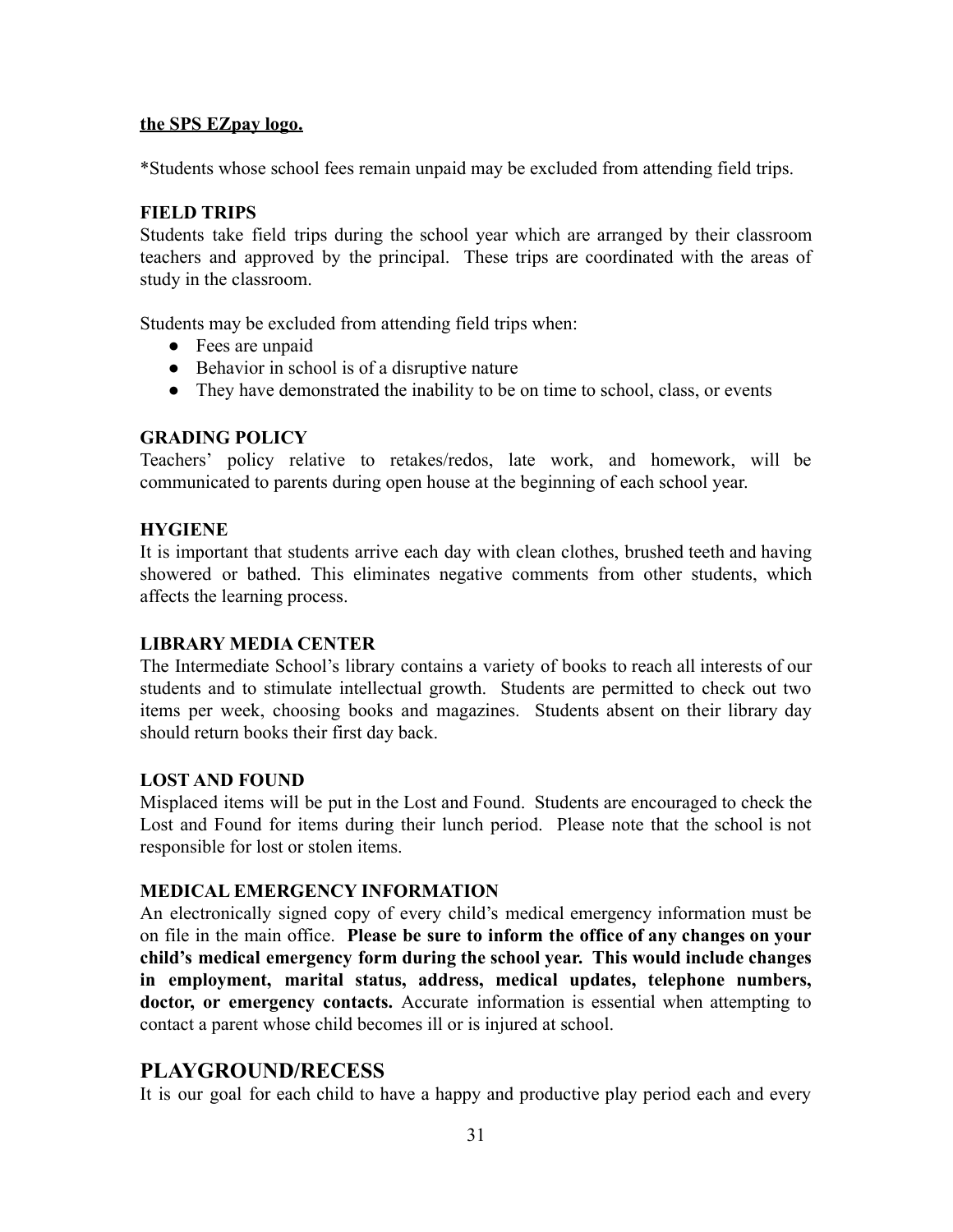day. Children should always share and play fair. Safety should be considered first, and everyone should think before they act. **Please remind students to dress appropriately for the weather as we will be going outside as much as possible throughout the winter months.**

#### **OUTDOOR RECESS RULES:**

- 1. Know and obey the rules of all games
- 2. Stay in the play area away from the building
- 3. Students must be dressed properly for the weather.
- 4. Report any injury to the teacher on duty.
- 5. Equipment should be used properly. When finished with equipment, return it to the box.
- 6. Games involving physical contact are not permitted such as wrestling, keep-away, king of the mountain, etc.
- 7. On snowy days, sliding and snowballing are not permitted.
- 8. When waiting to swing, students must stand behind the wooden plank in front of the swings.
- 9. When the bell rings, line up quickly and quietly.

#### **INDOOR RECESS RULES:**

- 1. Students must be sitting down on a chair or on the floor. Not on the counter.
- 2. There is to be no talking in the hall from the cafeteria to the classroom.
- 3. Students must keep their hands and feet to themselves.
- 4. Students must write on material other than chalkboards at recess.
- 5. Students must remain in the room and go to the restroom after lunch. Trips to the restroom are made only when permission is given by the adult on duty.
- 6. Students are to report to their own classroom.
- 7. Students may not use the computers.
- 8. Students must remember that noise will carry so that being loud may disrupt other classes.
- 9. Game pieces should be used appropriately (i.e. no throwing of objects).

# **TITLE IX AND SECTION 504 GRIEVANCE PROCEDURES**

If any student believes the Olmsted Falls City School District or any of its staff members have been discriminated against due to race, color, national origin, or gender, he/she can make a formal grievance. It is best to tell a staff member first to try to have it resolved informally. The procedure for following through on a formal grievance is as follows:

- 1. The grievance should be made to the principal.
- 2. If not resolved, the grievance should be taken to the Title IX Coordinator, P.O. Box 38010, Olmsted Falls, OH 44138, within 5 school days.
- 3. If the grievance in step 2 is not resolved, then it should be taken to the district's superintendent.
- 4. If not resolved in step 3, it can be taken to the Office for Civil Rights, U.S. Department of Education, 55 Erieview Plaza, Rm. 300, Cleveland, OH 44114-1816.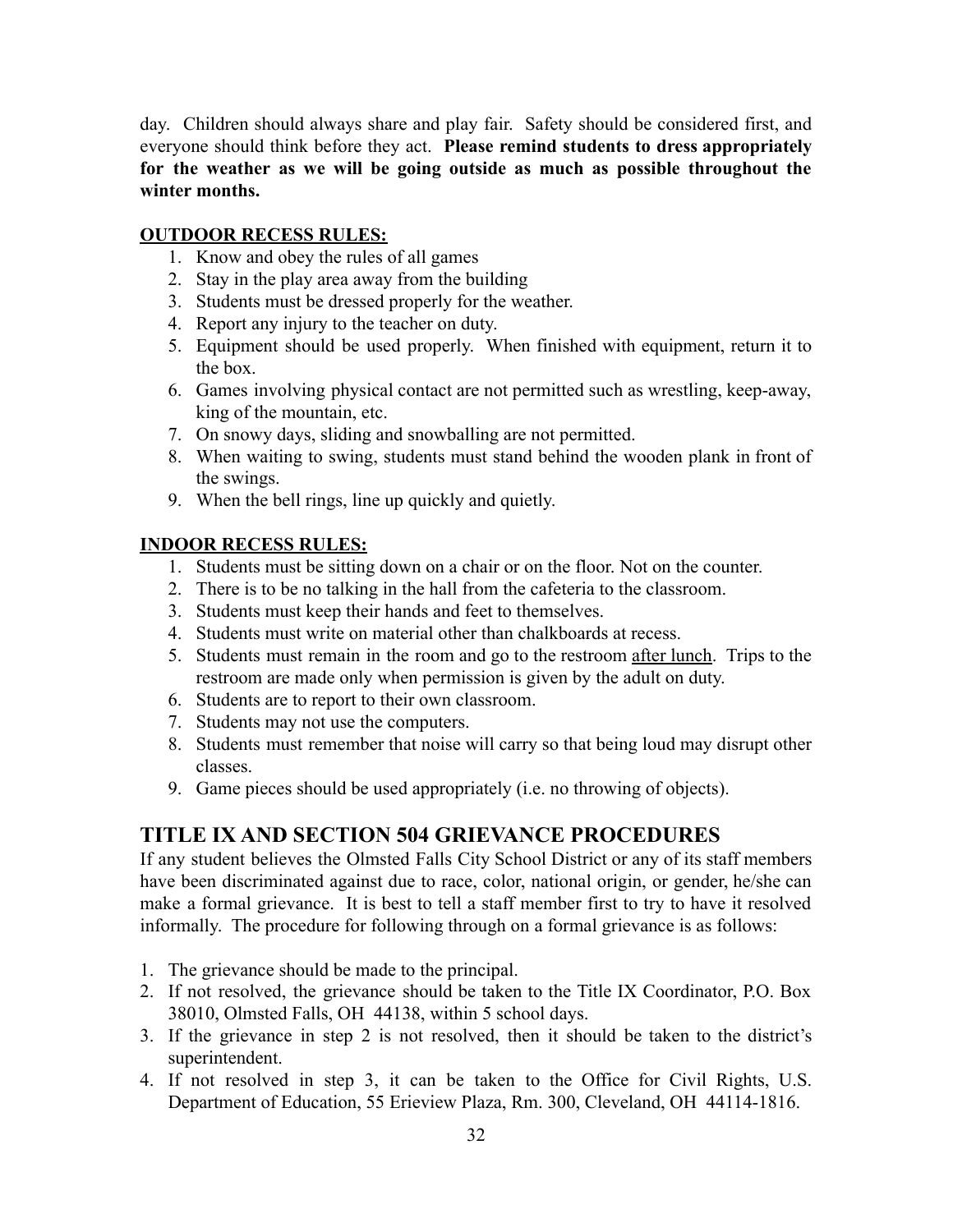5. The parent does not need to be present at the **informal** complaint with the principal/supervisor. The parent **must be present** at the **formal** hearing if the student is under the age of 18.

#### **VISITORS**

**All visitors must report to the office and get a visitor's pass**. Forgotten items can be dropped off on the tables inside the main doors.

# **STUDENT CONDUCT CODE**

#### **Forward**

The student must recognize that to maintain an atmosphere conducive to learning, the reasonable exercise of authority of school officials is necessary. It is the intent of the Board of Education and administration that all persons connected with the school will demonstrate respect for the rights of the student, and that the school will require students to accept their responsibility toward others and toward the school system. Just as students have rights and responsibilities, so do those who are charged with operating the schools. School administrators and faculties are obligated to maintain conditions favorable to the learning process free from disruptive influences. Teachers have the right to teach, free from verbal intimidation, physical abuse, or outside interference. Parents have the right to expect quality education, protection of their children, protection of teachers, and the protection of their investment in school property.

#### **Statement of Policy**

It shall be the policy of the Olmsted Falls City Schools to encourage student conduct that will promote good health, reasonable standards of behavior, effective citizenship, and a favorable atmosphere for learning. Students on school grounds or in places under school jurisdiction are required to abide by the rules, which are established to achieve these objectives.

Admission to the schools of Olmsted Falls carries with it the presumption that the student will conduct himself as a responsible member of the school community. This presumption includes the expectation that the student will obey the law, adhere to the policies of the school system, and comply with rules and regulations implementing these policies. The student is required to safeguard the property of the school and to respect the rights and privileges of others in the school community. Each student is required to accept responsibility for his own conduct.

In accord with this policy, The Board has approved and the administration shall implement the rules, regulations, and procedures contained in this document. When a violation of these rules occurs, the school officials are authorized and obligated to take appropriate action designed to insure more responsible behavior on the part of the student. When violations of the laws of the United States, the State of Ohio, Olmsted Township, or City of Olmsted Falls are also involved, the school officials can refer such matters to parents, legal guardians, or appropriate civil authorities.

#### **Students' Rights**

It has been affirmed by Ohio courts and therefore should be recognized that each student's right will be guaranteed so long as the student does not disrupt the educational process or impose upon, endanger, or deprive others of their rights. Intended to be consistent with individual constitutional freedoms, a list of specific students' rights follows: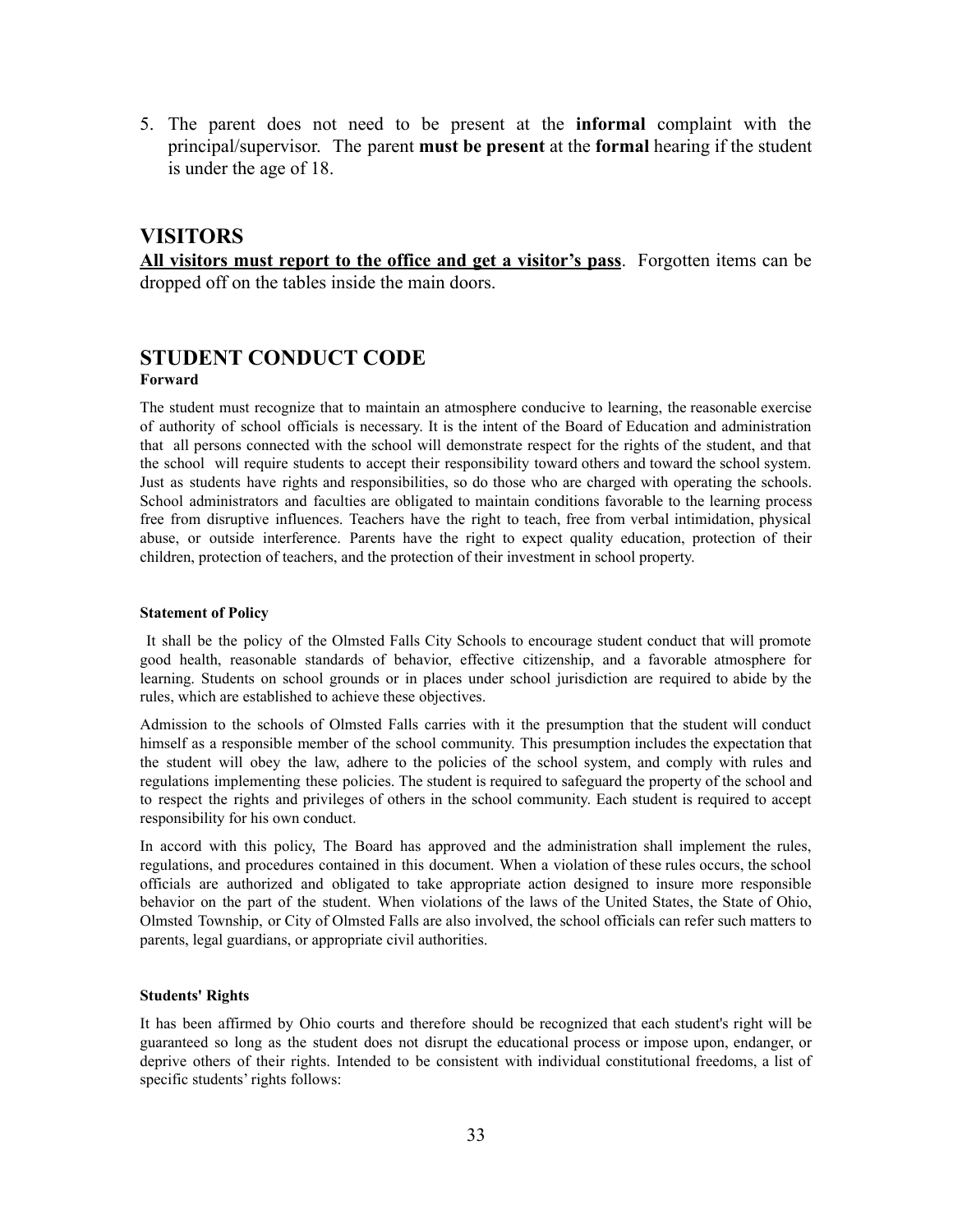A. *Free Education.* Ohio law provides that all residents of the Olmsted Falls School District ages five to twenty-one are entitled to attend Olmsted Falls Public Schools free of charge.

B. *Freedom from Discrimination.* Students shall not be discriminated against for any reason (i.e. race, religion, and sex, ethnic or national origin, married, pregnant, or handicapped).

C. *Participation in School Government.* Students may have a voice in the formulation of school policies and decisions, which affect their education and lives as students. The degree to which such participation is realized should be dependent upon age and experience of the students involved. Through such participation, (i.e., Student Council, etc.), students can be a powerful resource for the improvement of the school, the educational system and the community.

D. *Student Expression.* Students are entitled to present their personal opinions in the proper forum. Responsible criticism and reasonable dissent are basic to the educational process. Students who publish and/or distribute handwritten, printed, or pictorial material on the school premises are responsible for its content. The distribution of materials should not conflict or interfere with school functions. Arrangements for distribution must meet with the approval of the building administrator. Freedom of student expression also applies to the student's dress and appearance and to items of symbolic expression (i.e., political buttons, armbands, and badges etc.) Student expression should not cause disruption to the educational process or present health or safety hazards. All property of the Olmsted Falls City School District, including all that is physical and/or technology related (including websites), is not intended for use as an open forum and is subject to the authority of the administration.

E. *Peaceful Assembly.* Students have the right of peaceful assembly in school facilities generally available to the public at convenient hours that do not conflict with school functions. Arrangements must meet with the approval of the building administrator and conform to existing School Board Policy concerning supervision.

F. *Student Records.* Students, parents, and legal guardians are entitled to be apprised of the student's official school record(s). School building administrators will determine the time and method for presentation of this material, in accordance with Ohio law.

G. *Search and Seizure.* The Fourth and Fourteenth Amendments of the U.S. Constitution together with the statutes of the State of Ohio set forth procedures which must be followed in the search and seizure of individuals and property. Schools are required to adhere to these procedures. Great care must be exercised in searching the persons and effects of students. The following should be observed:

- 1. When search of the student's person or personal effects is for evidence of violation of school regulations and not for evidence of a crime per se, such search is permissible without consent, under the theory that the Fourth Amendment applies only to evidence of a criminal offense.
- 2. First and foremost in the thinking of school officials must be the protection and safety of the entire student body. Prudence requires that an immediate response be made to seriously threatening and explosive situations.

H. *Due Process.* The "Student Rights and Responsibilities" section in this handbook sets forth rules, regulations, and procedures designed to protect students' rights and clarify student responsibilities in accordance with policies adopted by the Olmsted Falls Board of Education.

*I. Sexual Harassment* The Olmsted Falls School District is committed to preventing sexual harassment in all school facilities at all school functions. Sexual harassment is improper, immoral, illegal, and will not be tolerated in the Olmsted Falls School District. The policy is implemented to inform students as to what sexual harassment is and what procedures are to be followed in dealing with sexual harassment within the district.

#### **Students' Responsibilities**

Admission to the Olmsted Falls Schools assumes that the student conduct himself/herself as a responsible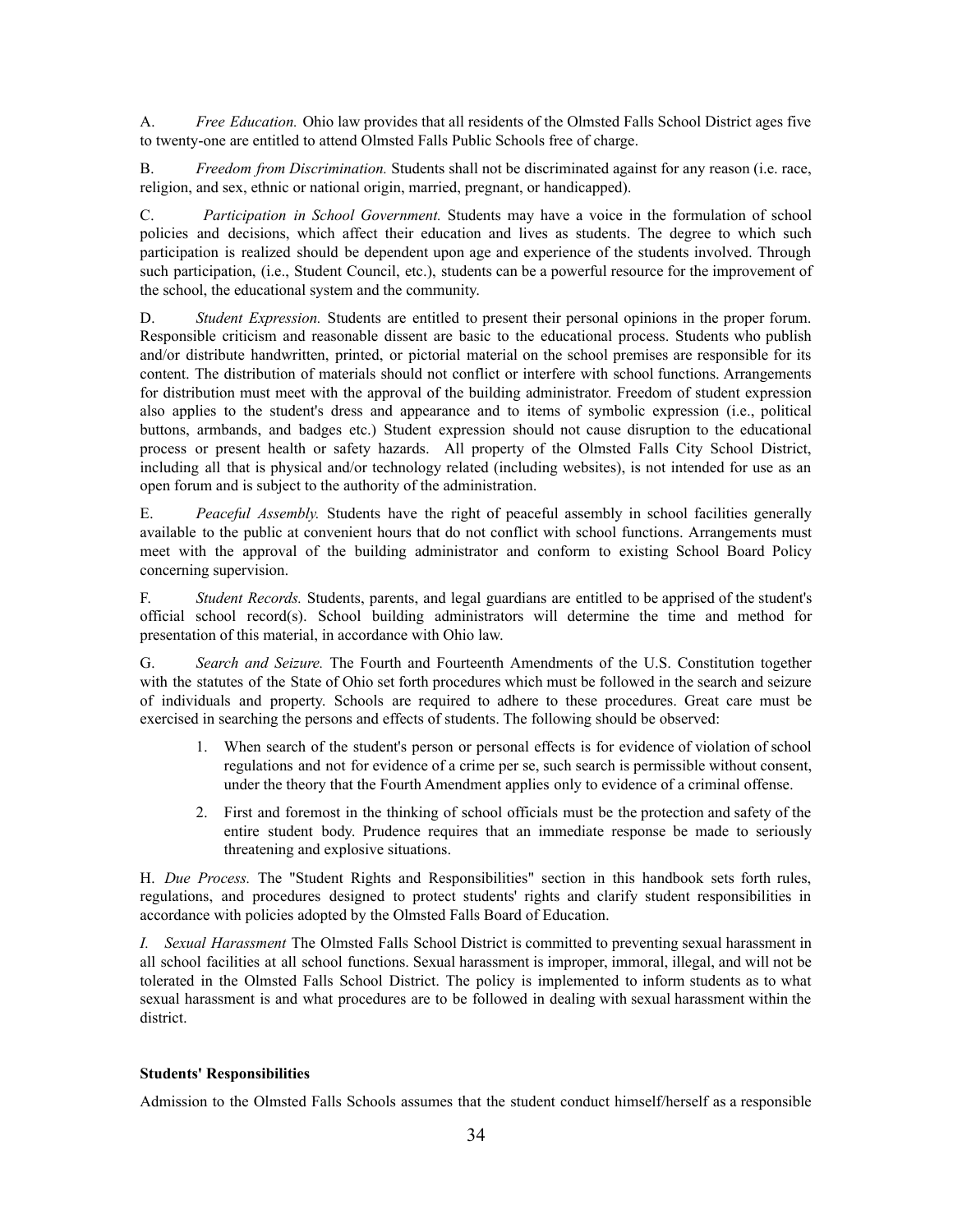member of the school community. Each student is required to accept responsibility for his/her own conduct and in doing so, accept the responsibility for the consequences of his/her choice. The student must recognize that to maintain an atmosphere conducive to learning, the reasonable exercise of authority by school officials is necessary.

Some specific student responsibilities include regular school attendance, conscientious effort in classroom work, maintenance of school property, and obedience to school rules and regulations. Most of all, students share with administrators and faculty, the responsibility of developing a climate in the school that is conducive to wholesome learning and living.

#### **Rules and Regulations**

The following rules, regulations, and procedures are based upon official policy of the Board of Education of the Olmsted Falls City Schools. Certain types of student conduct are prohibited. These rules and regulations shall be enforced, unless otherwise specifically stated therein, on the school grounds during and immediately before or immediately after school hours; on the school grounds at any other time when the school is being used by a school group; off the school grounds at a school activity, function or event; job station where units of credits are given towards graduation, or when under the supervision of a school employee. These rules may also be enforced when an action is directed at a district employee, anytime on or off school grounds. A student found to be in violation of any of these rules or a portion thereof may be subject to disciplinary action. This shall consist of either a disciplinary notice, denial of participation in privileges, detention, Saturday School assignment, suspension for a set number of days, expulsion, and/or permanent exclusion. (The examples listed in the rules below are not meant to be exhaustive.)

In addition to or in lieu of this disciplinary action, the disciplining authority can impose disciplinary measures in the nature of after school work, repair of or payment for physical damage caused by the student, cleanup, painting, and revocation of the privilege of participation in school activities.

**The administration has the right to use discretion in interpreting and implementing rules of the handbook in compliance with School Board Policy**. This also means that the administration can develop appropriate rules and regulations as called for by various situations. **It also means that the administration may, in severe or unusual cases discipline students in ways other than stated in the handbook**.

#### **Suspension and Expulsion**

In accordance with Ohio law, Section 3313.66 R.C., the superintendent or the building administrator of a school may suspend a pupil from school for not more than ten (10) days. In addition, the superintendent may expel a student from school for eighty (80) days. Suspensions and/or expulsions can extend into the next school year. In some cases, the superintendent may seek to permanently exclude a student.

In accordance with Public Law 94142, due process is guaranteed to handicapped children. Handicapped children are not entitled to completely separate disciplinary procedures and may be temporarily suspended. Expulsion of a handicapped student or suspension in excess of an aggregate of 10 days per year is a change of placement, thereby requiring federal due process procedures to be followed. The suspension of a handicapped student for up to ten days per year does not constitute a change of educational placement.

All students that are suspended, in school or out of school, may be permitted to make up their assignments at the discretion of the building principal.

#### **Permanent Exclusion**

A student may be permanently excluded from attending any Ohio public school if the student is convicted of, or adjudicated a delinquent child, for committing, when 16 years of age or older, one of several criminal offenses.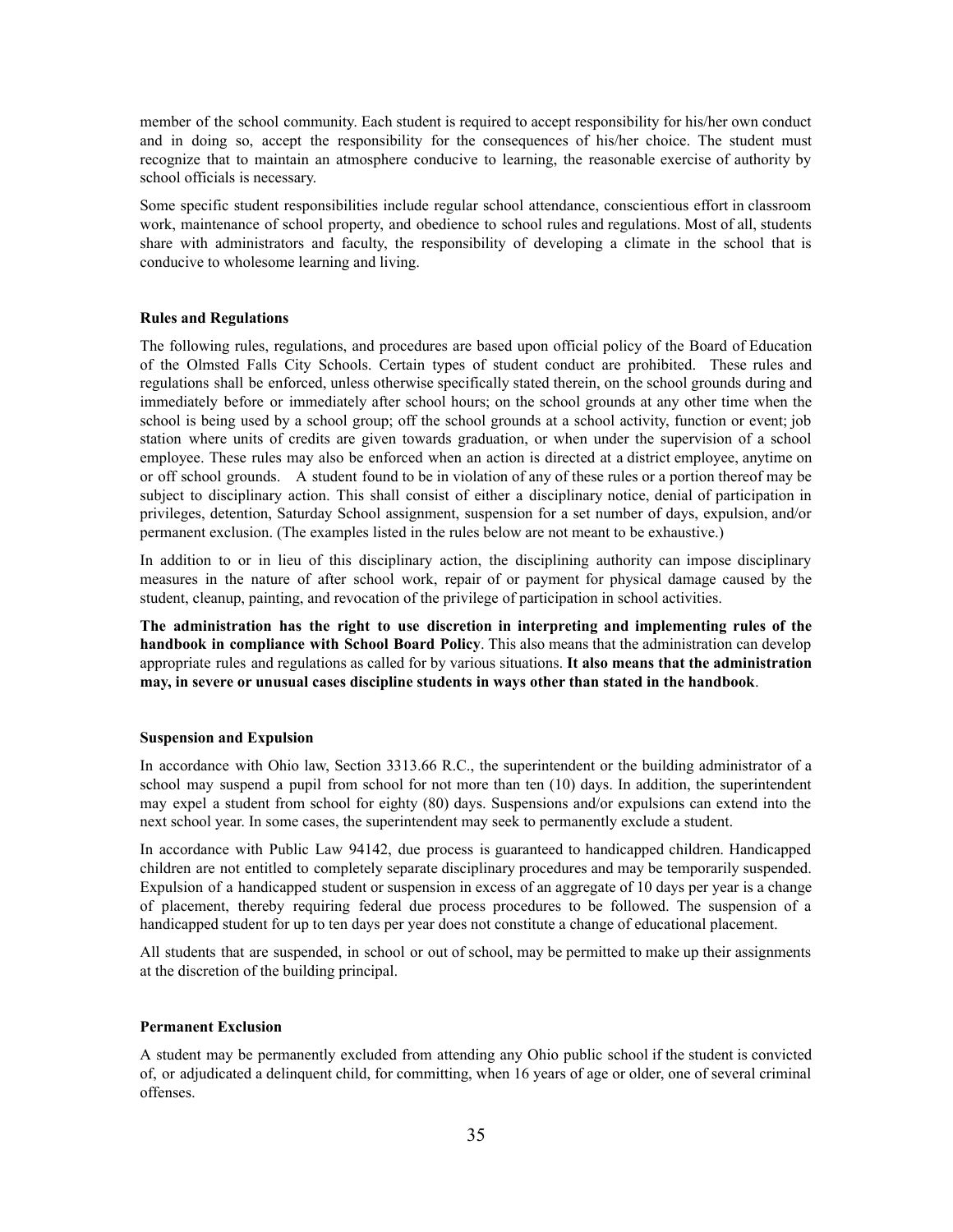#### **Due Process**

Due process in the context of administrative proceedings carried out by school authorities does not mean that proceedings used in courts in juvenile proceedings must be followed exactly by school authorities when engaged in disciplinary proceedings. It does mean that clear, definite, and fundamentally fair rules of procedure must govern disciplinary actions taken by school authorities. According to O.R.C. 3313.66 a student must be given written notice of intent to suspend, with reasons for the intended suspension, and an opportunity to explain his/her behavior to the school administrator.

#### **Search and Seizure**

In order to ensure the safety and well being of all students, teachers, school employees and guests, it is the policy of this school district to authorize its administrators to search the clothing and personal effects of students where such a search is reasonably necessary under all the surrounding circumstances. In order to conduct such a search, it is not necessary that the administrator have probable cause to believe that a crime or violation of a school rule has occurred. It is necessary only for the administrator to have reasonable grounds to believe that a search will produce evidence that a student has violated or is violating a law or school rule. If such reasonable grounds exist, an administrator may conduct a search of a student's person or personal effects. The search shall be reasonably related to the objectives of the search and not excessively intrusive in light of the age and sex of the student and the nature of the possible infraction that may have or may be occurring.

#### **Student Discipline Code**

It is the intent of Olmsted Falls City School to provide an environment conducive to a positive educational experience for all students and staff. In order to accomplish this end, it is necessary to implement rules of order for the people that it serves. No institution or organization can endure or operate effectively without some rules of order for the people that it serves. This control is usually in the form of "rules and regulations."

The rules and regulations set forth herein have been developed with the help of students, parents, teachers, and administrators over a long period of time. It is in regard for the health and welfare of all, the benefit of the institution, and the safeguard of each individual, that these rules are set forth.

The administration reserves the right to exercise flexibility in the administration of all disciplinary action. Individuality of the student infractions and other considerations may necessitate disciplinary action other than that specifically listed. The administration reserves the right to incorporate such actions. Olmsted Falls City Schools operates on the assumption that all disciplinary action functions on the philosophy of progression. Therefore, as referrals to the office mount, more severe penalties will be progressively implemented. The intent of this philosophy is to modify, perhaps eliminate undesirable student behavior.

Unless otherwise indicated, the penalty for the violation of any of the following rules may be detention, Saturday School, suspension, expulsion, and/or permanent exclusion from school pursuant to O.R.C. Sections 3313.66 and 3313.661. Furthermore, it should be noted that the consequences of the violations of these rules could result in not only school related discipline, but also in criminal and/or civil actions.

**Rule 1 Disruption of School:** A student shall not by use of violence, force, noise, coercion, threat, intimidation, fear, passive resistance or any other conduct cause the disruption or obstruction of any lawful mission, process, or function of the school. Neither shall he/she engage in such conduct for the purpose of causing the disruption or obstruction of any lawful mission, process, or function of the school if a substantial and material disruption or obstruction is reasonably certain to result from his urging.

While this list is not intended to be all inclusive, the following acts, illustrate the kinds of offenses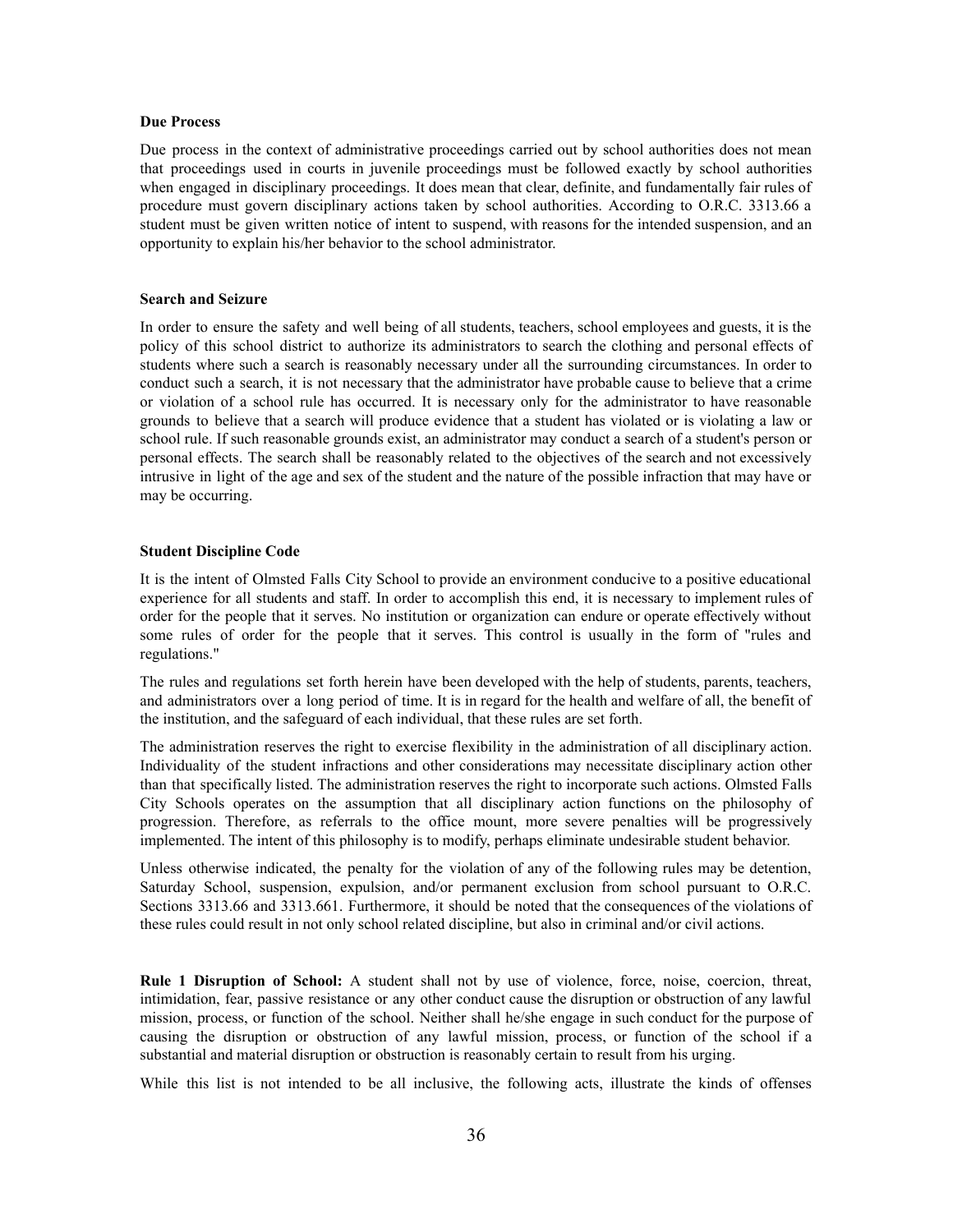encompassed in this rule:

A. Preventing or attempting to prevent by physical act the convening or continuing functioning of any school, class, or activity, or of any lawful meeting or assembly on the school campus.

B. Except under the direct instruction of the building administrator, blocking normal pedestrian or vehicular traffic on a school campus. Blocking the entrance or exit of any school building, corridor, or room therein.

C. Occupying any school building, school grounds, or parts thereof with intent to deprive others of its use.

D. Unauthorized use of fire, attempting to set fire, damaging or attempting to damage any school building or property. Activating or attempting to activate the alarm system in the absence of a fire or tampering with fire equipment. Bomb threats are prohibited.

E. Unauthorized presence in any school building, school grounds, or part thereof.

F. Unauthorized use of cellphones and non-educational electronic devices in the school building or on school property during identified school operating hours as determined by the principal.

G. Unauthorized use of cell phones in locker rooms and restrooms at any time.

**Rule 2 Damage to School or Private Property:** A student shall not intentionally cause or attempt to cause damage to school property or private property, or steal or attempt to steal school property or private property, either on the school grounds or during a school activity function or event off school grounds. Damage or theft involving private property or any school property may be a basis for long term suspension or expulsion from school. A student who accidentally defaces or damages school property or the property of another is obliged to notify the office of this damage and is liable to pay expenses. Failure to report such damage may entail serious disciplinary action.

**Rule 3 Physical Abuse/Threatening Harassment/Threatening Behavior/Sexual Harassment/Hate Speech:** A student shall not cause physical injury, verbally harass, taunt, bully, or behave in such a way which threatens or causes physical injury to school personnel, students, or visitors while under the jurisdiction of the school and/or on school property. Those found guilty of fighting, harassing, or provoking a fight may be suspended, expelled, or permanently excluded. An individual, whose deliberate behavior directly leads to a fight between other parties, shall be considered a participant. Fighting is defined as hostile bodily contact.

Sexual harassment is defined as unwanted sexual advances, or unwanted verbal, visual or physical conduct of a sexual nature. A student who feels he/she has been a victim of sexual harassment should file a sexual harassment complaint with the building administrator who will in turn forward the complaint to the district complaint coordinator for further action.

Conduct constituting harassment may take different forms, including but not limited to the following:

#### **DEFINITION OF TERMS:**

"Harassment, Intimidation, or Bullying" means any intentional written, verbal, graphic, or physical act that a student or group of students exhibited toward another particular student more than once and the behavior both:

- A. causes mental or physical harm to the other student; and
- B. is sufficiently severe, persistent, or pervasive that it creates an intimidating, threatening, or abusive educational environment for the other student.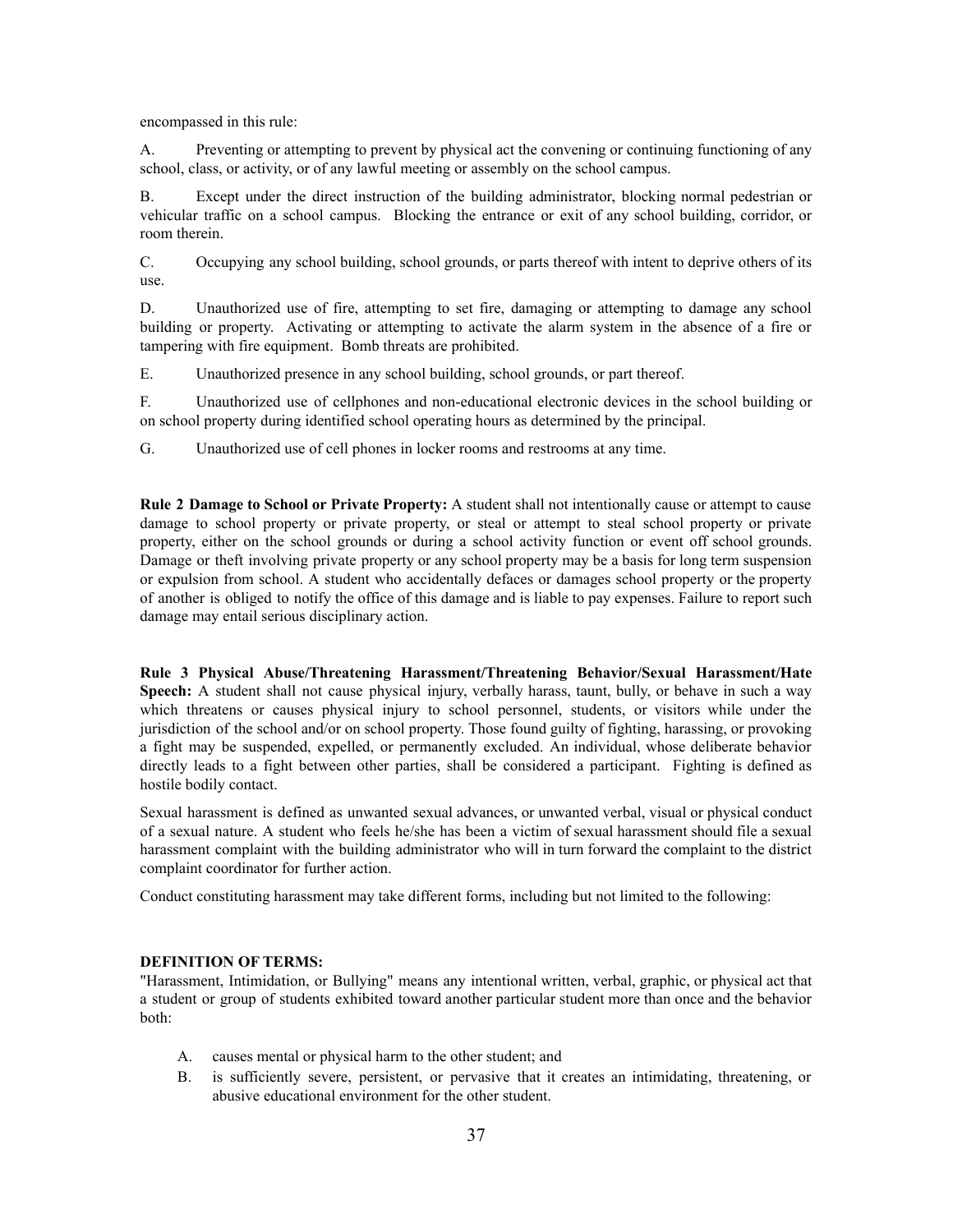"Harassment, Intimidating, or Bullying" also means electronically transmitted acts i.e., Internet, cell phone, personal digital assistant (PDA), or wireless hand-held device that a student has exhibited toward another particular student more than once and the behavior both:

- A. causes mental or physical harm to the other student/school personnel; and
- B. is sufficiently severe, persistent, or pervasive that it creates an intimidating, threatening, or abusive educational environment for the other student/school personnel.

In evaluating whether conduct constitutes harassment, intimidation, or bullying, special attention should be paid to the words chosen or the actions taken, whether such conduct occurred in front of others or was communicated to others, how the perpetrator interacted with the victim, and the motivation, either admitted or appropriately inferred.

A school-sponsored activity shall mean any activity conducted on or off school-property (including school buses and other school-related vehicles) that is sponsored, recognized, or authorized by the State Board of Education.

#### **SEXUAL HARASSMENT**

A. Verbal: The making of written or oral sexual innuendoes, suggestive comments, jokes of a sexual nature, sexual propositions, or threats to a fellow student, staff member, or other person associated with the district.

B. NonVerbal: Causing the placement of sexually suggestive pictures, or graphic commentaries in the school environment or the making of sexually suggestive or insulting gestures, sounds, leering, whistling, and the like to a fellow student, staff member, or other person associated with the district.

C. Physical Contact: Threatening or causing unwanted touching, contact, or attempts at same, including patting, pinching, pushing the body, or coerced sexual behavior/acts, with a fellow student, staff member, or other person associated with the District.

#### **GENDER, ETHNIC, RELIGIOUS, DISABILITY, HEIGHT, WEIGHT HARASSMENT**

A. Verbal: Written or oral innuendoes, comments, jokes, insults, threats, or disparaging remarks concerning a person's gender, national origin, religious beliefs, appearance, etc. toward a fellow student, staff member, or other person associated with the district. (Hate speech). Conducting a "campaign of silence" toward a fellow student, staff member, or other person associated with the district by refusing to have any form of social interaction with the person.

B. NonVerbal: Placing objects, pictures, or graphic commentaries in the school environment or making insulting or threatening gestures toward a fellow student, staff member, or other person associated with the district.

C. Physical: Any intimidating or disparaging action such as hitting, hissing, or spitting on a fellow student, staff member, or other person associated with the district.

Any student who believes that he/she is the victim of any of the above actions or has observed such actions taken by another student, staff member, or other person associated with the district should promptly take the following steps:

1. If the alleged harasser is a student, staff member, or other person associated with the district other than the student's building administrator, the affected student should, as soon as possible after the incident, contact his/her building administrator.

2. If the alleged harasser is the student's building administrator, the affected student should, as soon as possible after the incident, contact the superintendent.

The student may make contact either by a written report or by telephone or personal visit. During this contact, the reporting student should provide the name of the person(s) whom she/he believes to be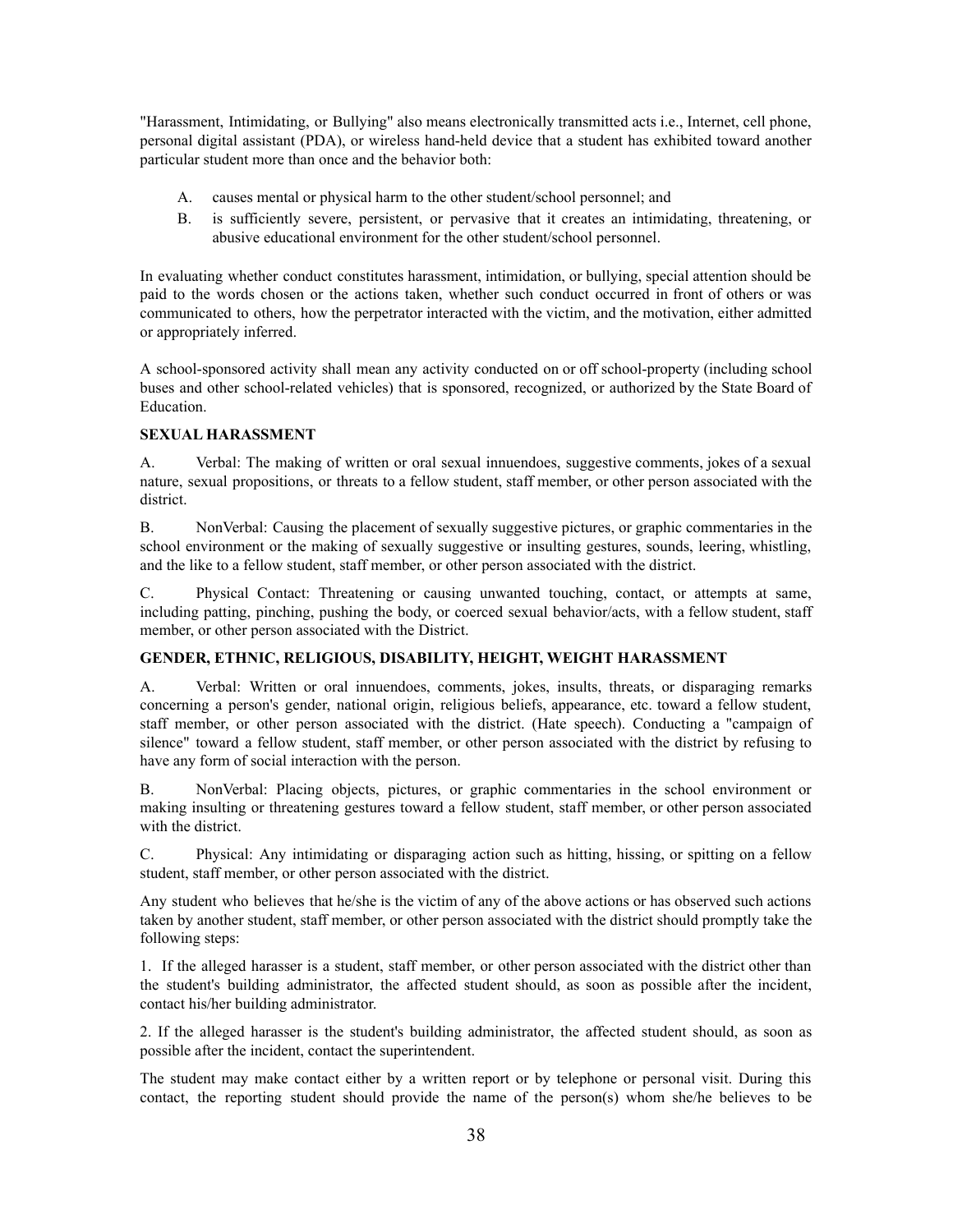responsible for the harassment and the nature of the harassing incident(s). A written summary of each such report is to be prepared promptly and forwarded to the building administrator.

The district recognizes that determining whether a particular action or incident is harassment or, conversely, is reflective of an action without a discriminatory or intimidating intent or effect must be based on all of the facts in the matter. Given the nature of harassing behavior the district recognizes that false accusations can have serious effects on innocent individuals. Therefore, all students are expected to act responsibly, honestly, and with the utmost candor whenever they present harassment allegations or charges against fellow students, a staff member, or others associated with the district.

This guideline does not negate the requirements for reporting suspected child abuse to the proper authorities in compliance with board policy. Some forms of sexual harassment of a student by another student may be considered a form of child abuse, which would require that the student abuser be reported to proper authorities in compliance with State law.

*"The Olmsted Falls School District seeks to maintain an educational environment which is free from all forms of unlawful harassment, including sexual harassment. This commitment applies to all School District operations, programs, and activities. All students, administrators, teachers, staf , and all other school personnel share responsibility for avoiding, discouraging, and reporting any form of unlawful harassment. This policy applies to unlawful conduct occurring on school property, or at another location if such conduct occurs during an activity sponsored by the Board.*

*The District will vigorously enforce its prohibition against harassment based on sex, race, color, national origin, religion, disability, or any other unlawful basis, and encourages those within the School District community as well as third parties, who feel aggrieved to seek assistance to rectify the problems. The District will investigate all allegations of harassment and in those cases where unlawful harassment is substantiated, the District will take immediate steps to end the harassment.*

*For a copy of the Olmsted Falls School District's policy and procedures on harassment either contact the Board Of ice at 427.6000 or go to http://www.neola.com/olmstedfalls-oh/search/policies/po4362.htm."*

**Rule 4 Weapons and Dangerous Instruments:** A student shall not possess, handle, or transmit a knife, razor, ice pick, electronic stunning devices, explosive, sword cane, machete, firearms, fireworks, pellet or air rifle, pistol or other object that reasonably can be considered a weapon. Included in this prohibition is the use of chemicals and gases, such as mace or stink bombs. A student shall not fire, display, or threaten the use of firearms, explosives or other weapons on school premises. This rule does not apply to normal school supplies such as pencils or compasses unless they are used as weapons. School supplies that cause injury will be treated under Rule 3 and may result in suspension, expulsion, or permanent exclusion.

**Rule 5 Narcotics, Alcohol, Drugs, Counterfeit Controlled Substances, Sale or Distribution and Drug Paraphernalia:** To promote an alcohol and drug free school, Olmsted Falls City School enforces regulations, which prohibit student contact with alcoholic beverages, intoxicants, and drugs-of-abuse prior to (same calendar day) and during times the student is subject to the authority of the school. A student shall not possess, use, show evidence of use, transmit, sell, conceal or consume an alcoholic beverage or intoxicant or any drug-of-abuse. This provision shall be applicable to any conduct on school grounds, during and before or after school hours; on school grounds at any time when the school is being used by a group; off school grounds at a school sponsored activity, function, or event; on a school bus or conveyance; or at any other time during the same calendar day when the student is or will be subject to the authority of the school. Moreover, the student shall not consume any alcoholic beverages or intoxicants or drugs-of-abuse at any time before the student's arrival at school or at a school sponsored or related event or activity or manifest evidence of such use, such as odor, reddened eyes, or other similar characteristics. Examples of drugs-of-abuse include, but are not limited to: narcotic drugs, hallucinogenic drugs, generic drugs, amphetamines, steroids, barbiturates, marijuana, glue, cocaine, as well as look alike substances, synthetics, or other substances that could modify behavior. Students shall not possess, use, transmit, sell or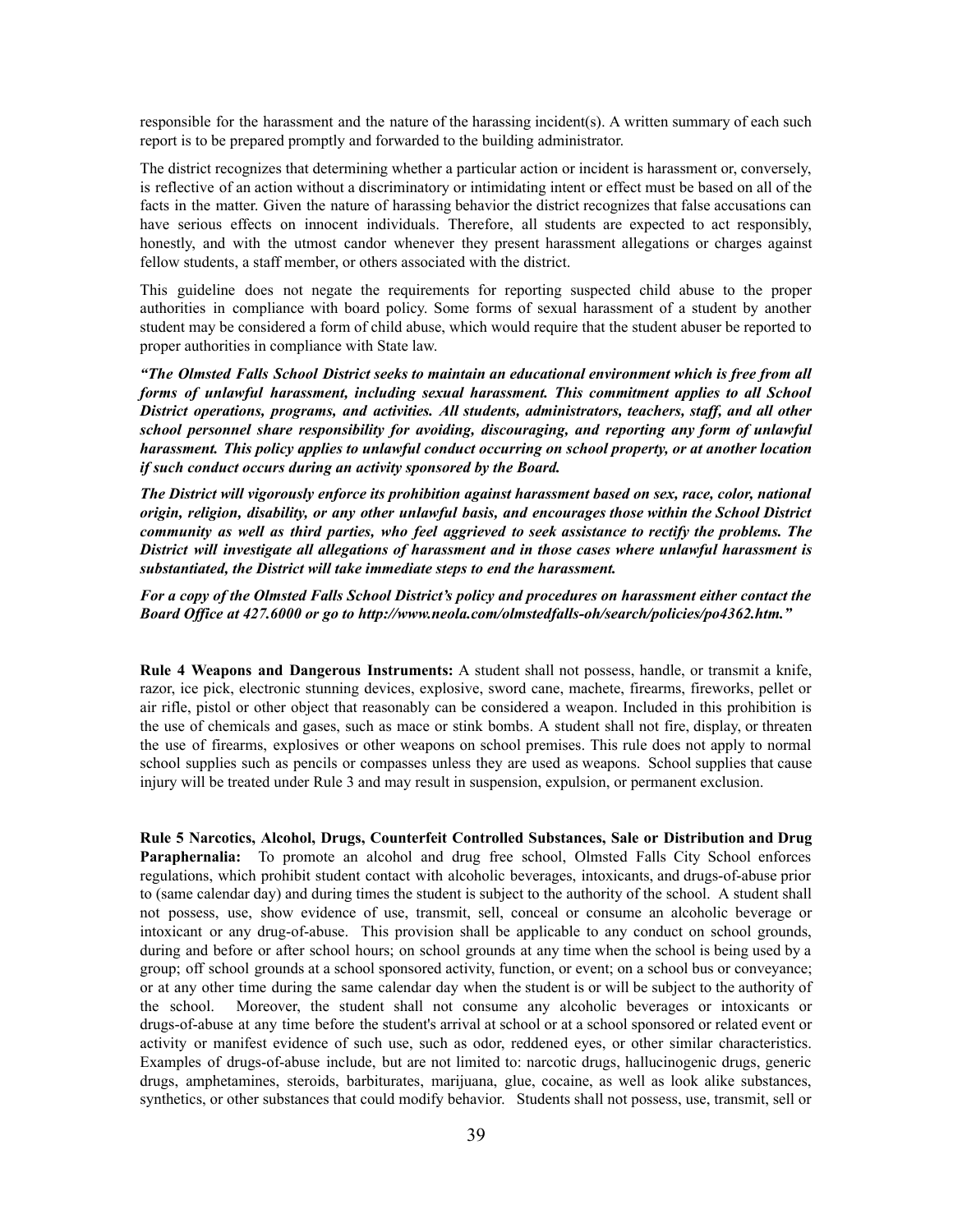conceal any drug-of-abuse instrument or paraphernalia.

If there is, in the opinion of the administration, reasonable cause to believe that a student has consumed an alcoholic beverage in violation of the above rule, the student may be requested to submit to a chemical analysis of breath to determine the presence or absence of alcohol.

Use of drugs in accordance with a medical prescription from a licensed physician shall not be considered in violation of this rule. However, all such drugs must be maintained in their original container and submitted to the office.

Students found in violation of this rule may be suspended, expelled, and/or permanently excluded, may be referred to the Registrar of Motor Vehicles and to the Juvenile Court recommending a suspension of the student's driver's license/permit. Additionally, depending upon the nature of the offense, criminal charges may be filed.

#### **Rule 6 Insubordination, Inappropriate Behavior, and Repeated Misconduct:**

A. *Insubordination.* A student shall comply with directives and the reasonable requests of teachers, student teachers, substitute teachers, educational aides, bus drivers, or other appropriate school personnel. Failing to serve Saturday School or discipline procedure shall also constitute insubordination. Severe or repeated noncompliance may result in suspension, expulsion, or permanent exclusion.

B. *Inappropriate Behavior.* A student shall not behave in a disrespectful, belligerent, or in an otherwise inappropriate manner toward any individual mentioned in Part A.

C. *Repeated Acts of Misconduct.* A student shall comply with all school rules and regulations. Repeated acts of misconduct include but are not limited to, disruption of class, repeated violations of rules, and impudent behavior.

**Rule 7 Profanity and/or Obscene Language:** A student shall not use profanity or obscene language, either written or verbal, in communicating with any other person. Included in this prohibition is the use of obscene gestures, signs, pictures, or publications.

**Rule 8 Truancy/Unexcused Absence/Tardiness to School:** Students are not to be truant from or tardy to school. Students who are absent or tardy but the reason for the absence or tardy is not valid are considered "unexcused". See the attendance policy in this handbook for more information.

**Rule 9 Theft/Extortion:** A student shall not cause or attempt to take into possession the public property or equipment of the school district or the personal property of another person while under the jurisdiction of the school. No student shall obtain money, items of value, or special favors from anyone by implied force.

**Rule 10 Tobacco:** Students are not permitted to smoke in any building or on school property at any time under any conditions. A student shall not possess or use tobacco, matches, lighters or other smoking related items (including cigarette-wrapping paper) on school property.

**Rule 11 Falsification:** A student shall not lie about, fabricate, distort or misrepresent in verbal or written form, information given to school employees. A student shall not forge the writing of another or falsely use the name of another person or falsify times, dates, or other data on school forms or school related correspondence.